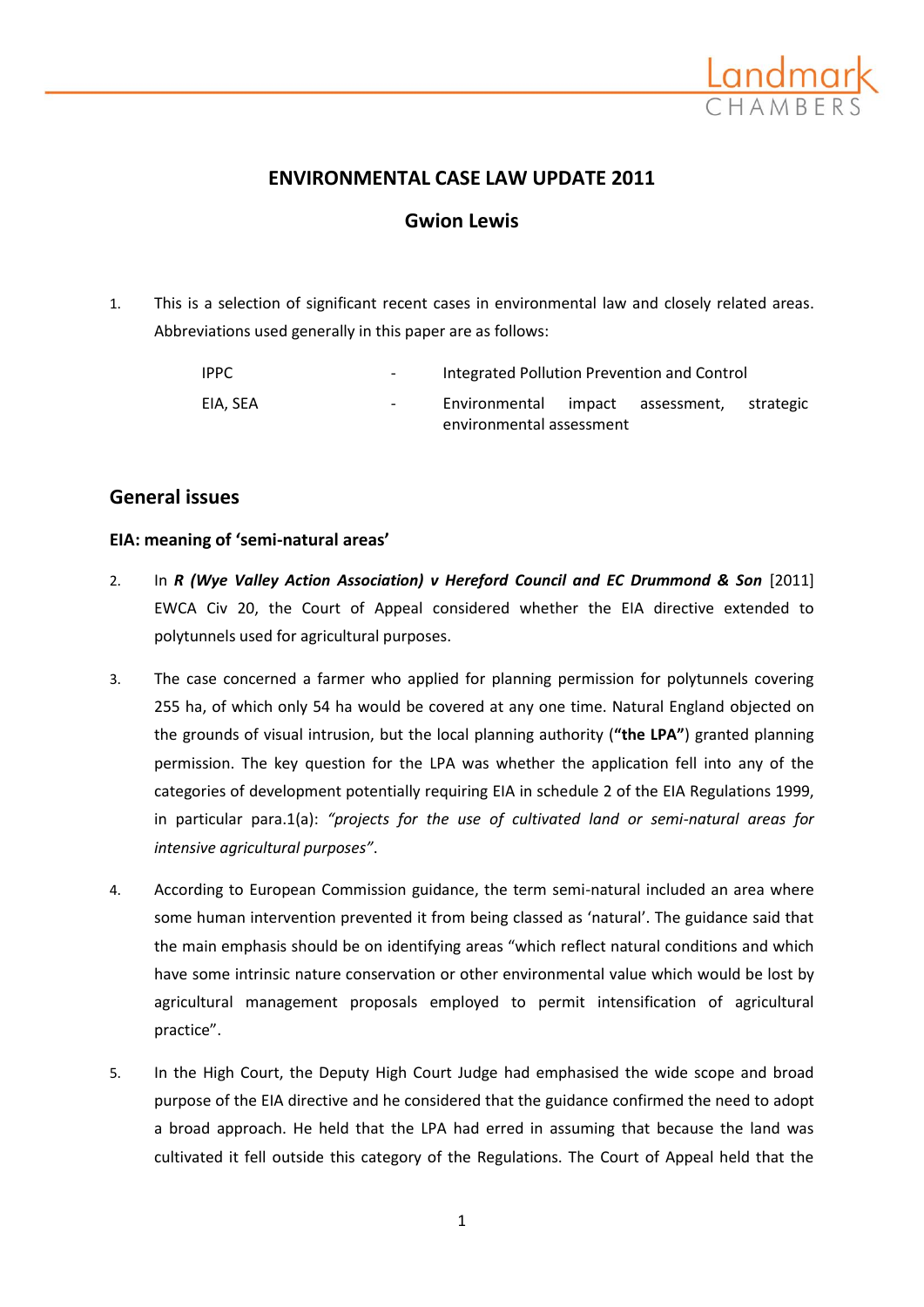

Deputy Judge had wrongly gone beyond the supervisory role of the court in ensuring that decisions taken under the EIA Regulations were lawful. The decision whether development qualified as EIA development was primarily for the local planning authority and it was not for the court to substitute its own judgment. In determining whether development was in a "seminatural area", the question was whether the local authority had correctly understood the meaning of the expression and, in applying the expression to the facts, had reached a conclusion that was rationally open to it.

6. The Court of Appeal did not consider that the local authority had reached an irrational conclusion and was particularly critical of the weight given by the Deputy Judge, when deciding whether the land in question was in a "semi-natural area", to the fact that it abutted a European designated site of nature conservation. Any designations attaching to the area surrounding the site could not affect the question of whether the land itself was a semi-natural area.

#### **EIA: screening opinion**

7. In *R(Bateman) v South Cambridgeshire DC* [2011] EWCA Civ 157, the Court of Appeal reinforced the need for sufficiently clear reasons if the screening opinion of a local planning authority is that no EIA is required. The negative screening opinion in this case had been accompanied by statement from a planning officer giving a number of reasons for the decision. The claimant contended that the officer had failed to demonstrate that she had considered the likely traffic, landscape and noise impact of the proposal or, if she had, had not adequately explained why an EIA was not required. Applying the judgment of the ECJ in *R(Mellor) v Secretary of State* (C-75/08) [2010] P.T.S.R. 880, Moore-Bick LJ held:

> 20. [...] I think it important to bear in mind the nature of what is involved in giving a screening opinion. It is not intended to involve a detailed assessment of factors relevant to the grant of planning permission; that comes later and will ordinarily include an assessment of environmental factors, among others. Nor does it involve a full assessment of any identifiable environmental effects. It involves only a decision, almost inevitably on the basis of less than complete information, whether an EIA needs to be undertaken at all. I think it important, therefore, that the court should not impose too high a burden on planning authorities in relation to what is no more than a procedure intended to identify the relatively small number of cases in which the development is likely to have significant effects on the environment, hence the term "screening opinion".

> 21 Having said that, it is clear from *Mellor* that when adopting a screening opinion the planning authority must provide sufficient information to enable anyone interested in the decision to see that proper consideration has been given to the possible environmental effects of the development and to understand the reasons for the decision. Such information may be contained in the screening opinion itself or in separate reasons, if necessary combined with additional material provided on request.

…

29 This case differs, in my view, from that of *R (Wye Valley Action Association Ltd) v*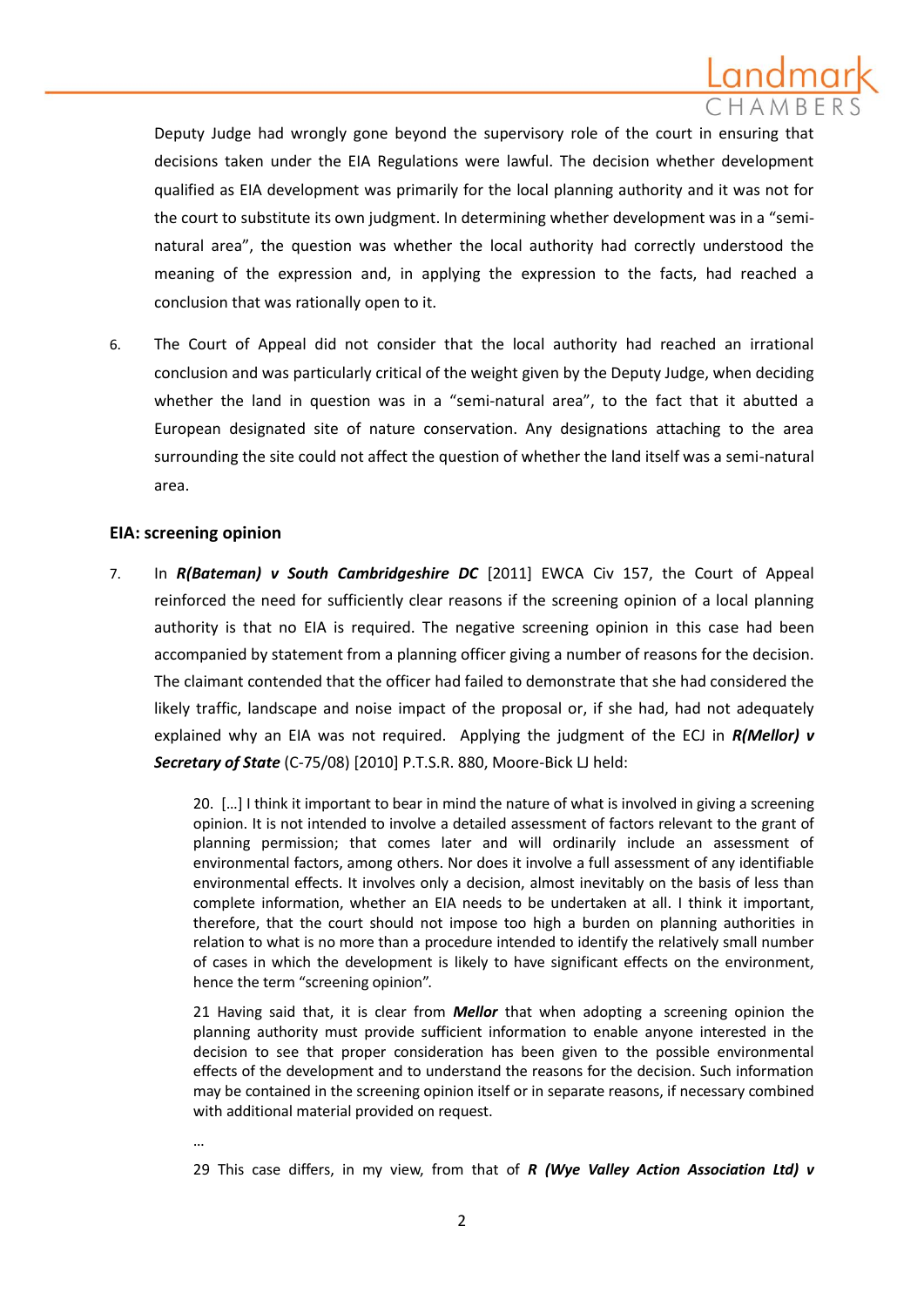

*Herefordshire Council* in an important respect. In that case it was reasonably clear from the way in which the opinion was expressed that the council had formed the view that the project was not an EIA development because the land in question was already under cultivation and was therefore not uncultivated or semi-natural. Having done so, it was unnecessary for it to identify or discuss the range of considerations taken into account in reaching that decision. In the present case, on the other hand, the planning officer failed to identify the correct test and failed to explain in any relevant way why she concluded that the development was not likely to have significant effects on the environment."

8. In this case, the Court of Appeal agreed (Mummery LJ dissenting) that there was no clear statement of the officer's reasons for coming to the conclusion that she did, leaving the court with no alternative other than to quash the decision to grant the permission.

### **EIA: demolition**

9. In *Save Britain's Heritage v Secretary of State* [2011] EWCA Civ 334, the Court of Appeal held that the demolition of buildings and other structures is capable of constituting a "project" for the purposes of Annex II of the EIA Directive. The Court of Appeal applied a very recent ruling of the European Court of Justice in *Commission v Ireland* (Case C-50/09), in which the court considered a complaint that Irish legislation relating to demolition works had failed to give effect to the EIA Directive. The ECJ had ruled that:

> "101. It follows that demolition works come within the scope of Directive 85/337 and, in that respect, may constitute a 'project' within the meaning of Article 1(2) thereof. [...]

> 103. Ireland does not deny that, under the national legislation in force at the date of the additional reasoned opinion, demolition works were not subject, as a general rule, to an environmental impact assessment but, on the contrary, were entitled to an exemption in principle.

> 104. It is clear from the rules laid down in sections 14 to 14B of the NMA as regards the demolition of a national monument that, as the Commission claims, they take no account of the possibility that such demolition works might constitute, in themselves, a 'project' within the meaning of Articles 1 and 4 of Directive 85/337 and, in that respect, require a prior environmental impact assessment. However, since the insufficiency of that directive's transposition into the Irish legal order has been established, there is no need to consider what that legislation's actual effects are in the light of the carrying-out of specific projects, such as that of the M3 motorway. [...]

> 106. In those circumstances, the Commission's third complaint in support of its action must be held to be well founded.

> 107. Accordingly, it must be declared that [...] by excluding demolition works from the scope of its legislation transposing that directive, Ireland has failed to fulfil its obligations under that directive."

10. Applying this ruling, the Court of Appeal held that paragraph 2(1)(a)-(d) of the Town and Country Planning (Demolition – Description of Buildings) Direction 1995 was unlawful and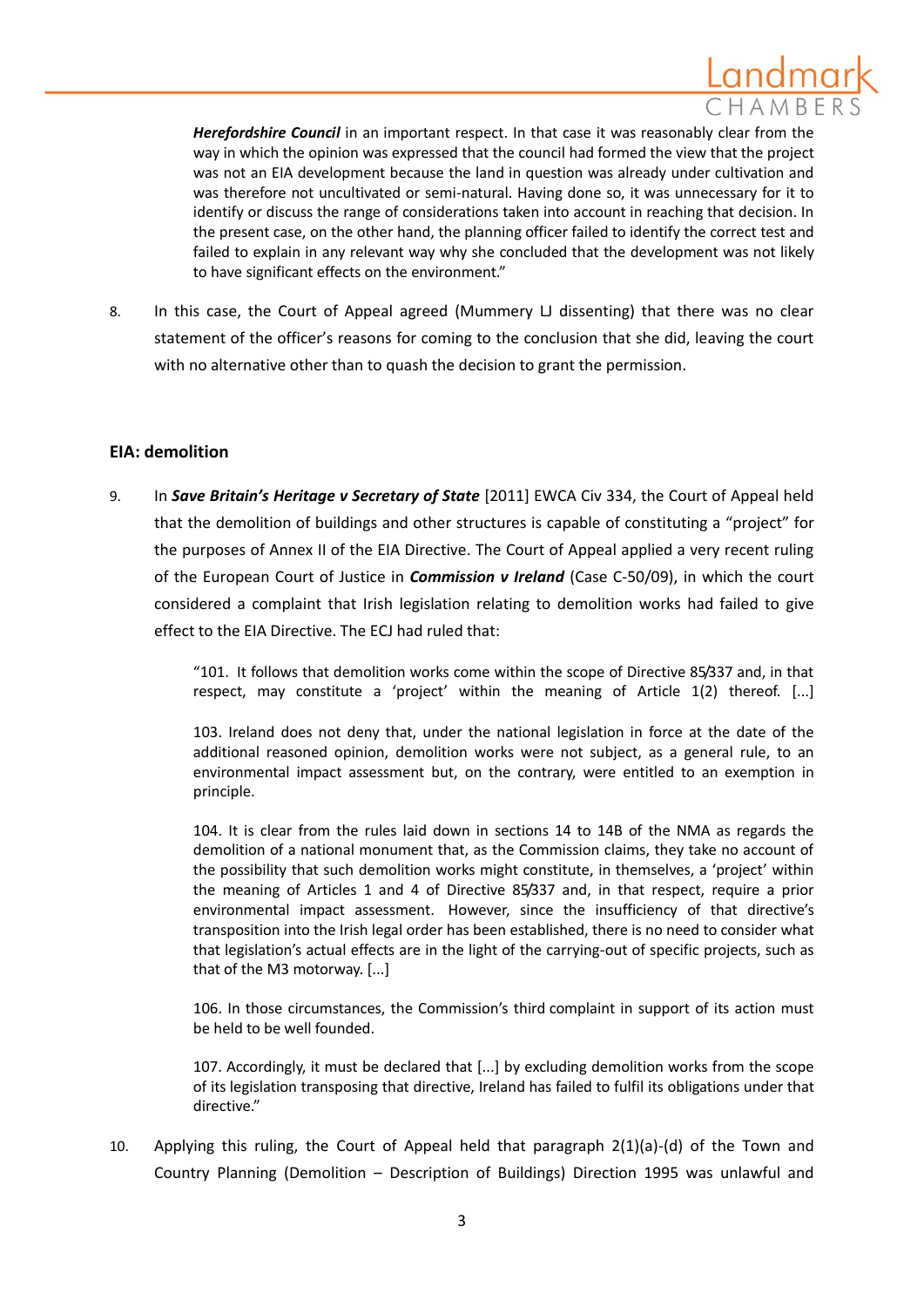

should not be given effect. Accordingly, with the exception of buildings smaller than 50 cubic metres in volume or the whole or any part of any gate, fence, wall or other means of enclosure [see paragraph 2(1)(e)-(f) of the Direction], the demolition of buildings is no longer excluded from the definition of development under the Town and Country Planning Act 1990 and is therefore:

(1) subject to prior approval under Part 31 of Schedule 2 of the General Permitted Development Order; and

(2) potentially subject also to EIA screening.

### **Strategic environmental assessment**

11. In *Cala Homes (South) Ltd v Secretary of State (No. 1)* [2010] EWHC 2866 (Admin), Sales J. considered *obiter* the applicability of SEA requirements to the revocation of national policy and stated that, had it been necessary to do so (which it was not), he would have quashed the Secretary of State's purported revocation of regional planning strategies on SEA grounds:

> "60 It is common ground that no screening assessment or more detailed strategic environmental assessment under Part 3 of the 2004 Regulations has been carried out in relation to the decision of the Secretary of State of 6 July 2010 to revoke the South East Plan. It is also common ground that a plan, programme or modification the adoption of which may have significant environmental effects should be the subject of a screening assessment, even if it is thought on the face of it that the environmental effects may be beneficial ...

> 61 In my judgment, the "development plan" as defined in section 38(3) of the PCPA 2004 (as amended) is a relevant plan for the purposes of the 2004 Regulations. It is that "development plan" which is the principal (composite) instrument to be applied to determine (subject only to countervailing material considerations) the outcome of applications for planning permission, and so falls within regulation 5(4)(b) . The "development plan" defined in section 38(3) includes as a component "the regional strategy for the region in which the area is situated", alongside other development plan documents adopted or approved in relation to that area. The Regional Strategy may play a decisive role for the outcome of any particular planning application (a point which the facts of the present case go some way towards illustrating – the revocation of the South East Plan is likely to have an immediate impact upon determination of planning applications: see paragraphs [11] and [12] above). Any significant change in the content of a Regional Strategy capable of having a material impact upon planning decisions may therefore qualify as a modification of the relevant "development plan" applicable in relation to a particular area. Revocation of a Regional Strategy will amount to such a significant change, and so will qualify as a modification of the relevant "development plan" which leaves only the relevant "development plan documents" referred to in section 38(3)(b) of the PCPA 2004 in place to provide the substantive content of the "development plan".

> 62 All the existing Regional Strategies were made the subject of environmental assessment before they were adopted, no doubt because of the practical impact that they would inevitably have by setting part of the framework for decision-making in planning cases. I can see no sound basis for the contention put forward by the Secretary of State that revocation of Regional Strategies does not equally require at least consideration under Regulation 9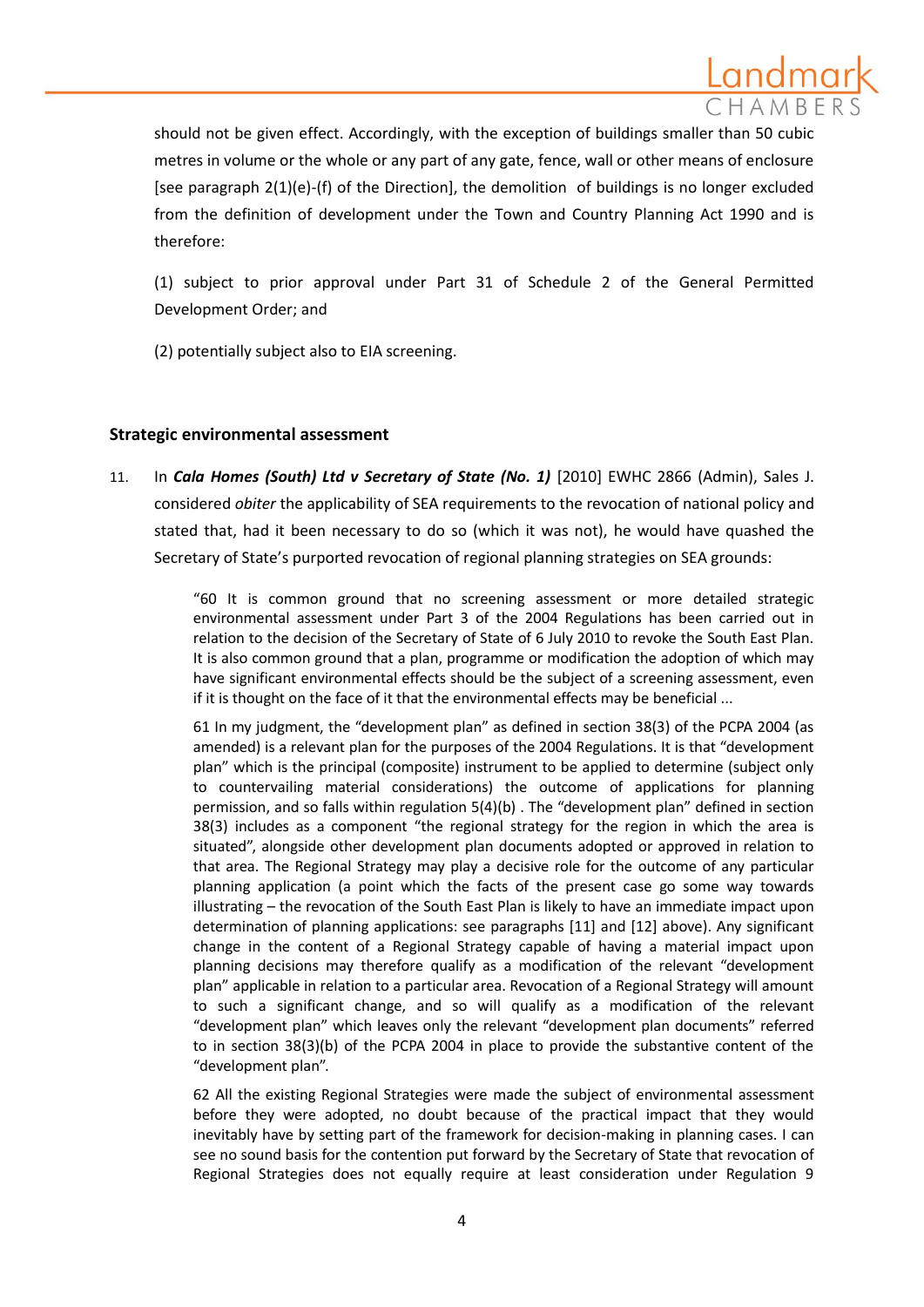

whether similar detailed environmental assessment is required. The revocation of a Regional Strategy may have as profound practical implications for planning decisions as its adoption in the first place. Thus the purposive approach to the interpretation of the 2004 Regulations referred to above supports the same conclusion.

63 I would add that I also consider that there is force in the alternative analyses proposed by the Claimant, to the effect that a Regional Strategy is itself a relevant "plan" for the purposes of the 2004 Regulations, and that revocation of that "plan" either amounts to a modification of such "plan" (applying a purposive interpretation of the Regulations, since it is difficult in the context of the object of the SEA Directive and Regulations to see why significant but lesser changes to a Regional Strategy should require there to be an environmental assessment, but that if the change takes the extreme form of revocation of the Regional Strategy that requirement should suddenly fall away) or to the adoption of a new relevant "plan", namely the local development plan documents standing alone, to be read without reference to the Regional Strategy.

64 On a straightforward reading of the 2004 Regulations in the present context, therefore, I consider that the Secretary of State acted unlawfully by purporting to revoke the South East Plan Regional Strategy without first at least conducting a screening assessment under Regulation 9 ."

12. In *Cala Homes (South) Ltd v Secretary of State (No. 2)* [2011] EWHC 97 (Admin), Lindblom J. rejected the submission that a policy statement by a Minister concerning the weight to be given to regional strategies pending revocation did not require SEA:

> "94 On a straightforward reading of the relevant provisions of the SEA Directive and the SEA Regulations, the proposition that the Government's stated policy commitment to the abolition of Regional Strategies constitutes a "plan or programme" or a "modification" susceptible to Strategic Environmental Assessment seems to me to be ill-founded.

> 95 For a need to undertake Strategic Environmental Assessment to arise there must be a relevant "plan or programme" or a "modification" of such a "plan or programme". Under the provisions of the SEA Directive, mirrored as they are in the SEA Regulations, a "plan or programme" subject to Strategic Environmental Assessment is not any plan or programme, but one that is "required by legislative, regulatory or administrative provisions".

> 96 In the present case there has been neither any subtraction from nor any adjustment to the statutory development plan. Nothing has been done to any Regional Strategy. There has been no "modification" such as might attract the need for Strategic Environmental Assessment. The Secretary of State's statement of 10 November 2010 and the Chief Planner's letter may be an expression of government policy. But they do not purport either to revoke or to modify any of the Regional Strategies which have been adopted, or any development plan ...

...

98 National planning policy does not constitute a "plan or programme" for the purposes of the SEA Directive and the SEA Regulations, unless it is specifically required by "legislative, regulatory or administrative provisions". Thus National Policy Statements for the planning of waste management (at present PPS10 in England and TAN21 in Wales), because they are required by Article 7 of the Waste Framework Directive, are within the reach of Strategic Environmental Assessment.

99 Advice given by or on behalf of the Secretary of State that an intention or policy of the Government is a material consideration in a planning decision is not a "plan or programme" or a "modification" of a plan or programme; it is merely advice. The same may be said of the policy itself, whether it came into existence when announced in the Coalition Agreement or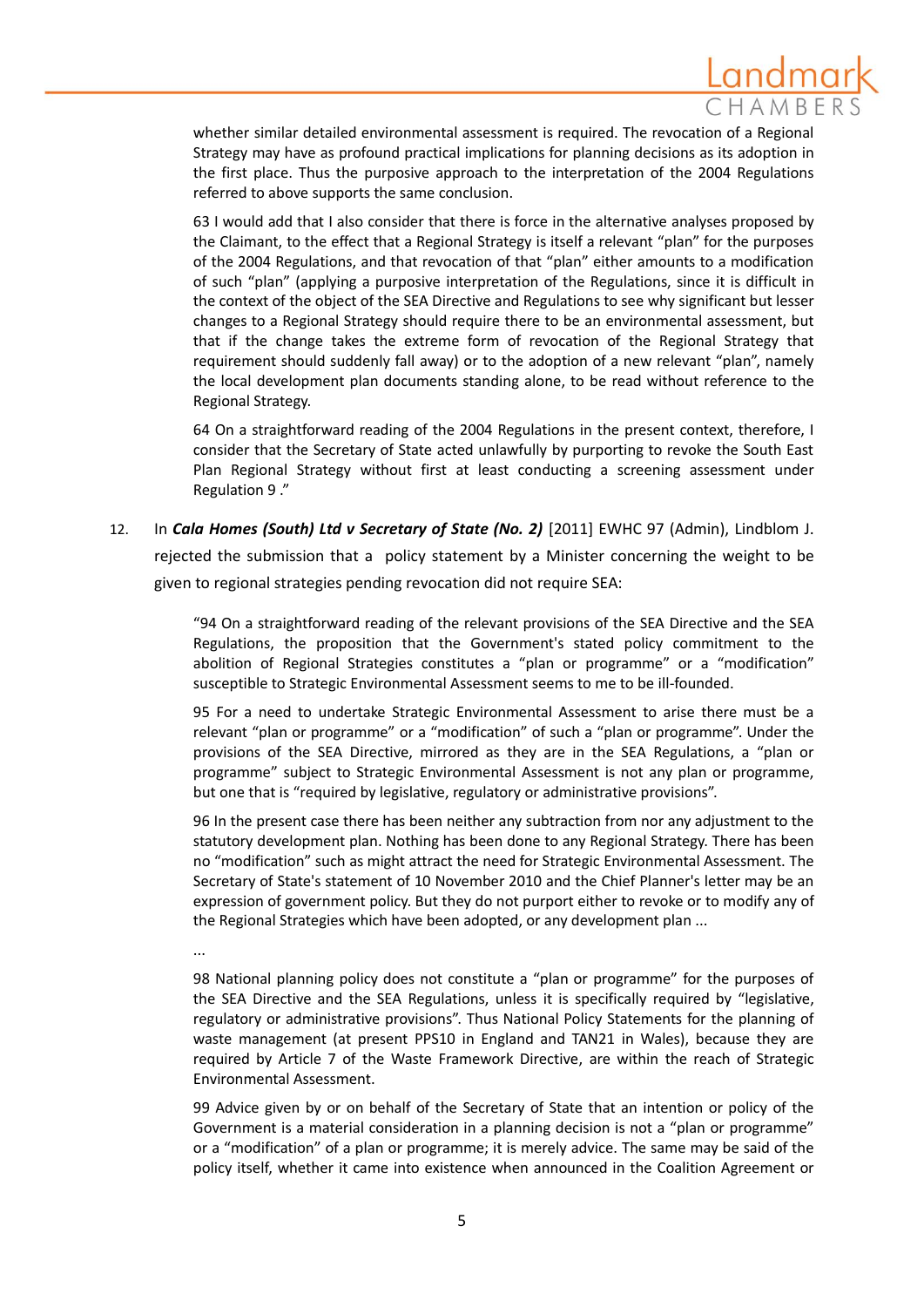

only in the statement and letter of 10 November 2010. Neither the policy nor the advice takes the form of a "plan or programme". Whether or not the statement and letter are to be regarded as national planning policy, they clearly do express "freely taken political decisions on legislative proposals". Furthermore, they were not "required" by any legislative, regulatory or administrative provision."

- 13. In *Save Historic Newmarket Ltd v Forest Heath District* Council [2011] EWHC 606, one of only a few cases still to have considered the requirements of the SEA directive domestically (see *St Albans DC v. Secretary of State* [2010] J.P.L. 7), Collins J quashed housing policies in the Forest Heath Core Strategy relating to a controversial urban extension of Newmarket. A consortium of local and horseracing interests opposed the allocation of land for some 1,200 new houses on the basis that it would substantially undermine Newmarket's status as a world-class centre of racing excellence.
- 14. The main ground of challenge was that the Core Strategy had been adopted in breach of the SEA directive, in particular had failed to meet the requirement in Article 5 that the 'environmental report' accompanying the draft plan or programme explain what reasonable alternatives to the proposed policies had been considered and why they had been rejected. The main argument against was that the issues had been considered over a protracted period of some 4 years when the various stages of the plan had been considered – options, preferred options etc. – and that in an "iterative" plan process, it was not then necessary to repeat the considerations in the environmental report which actually accompanied the consultation draft of the plan. The Council's report had indicated in the statement of contents that the issue of alternatives was dealt with at section 6 of the report. In fact, section 6 said nothing about alternatives at all. Moreover, none of the earlier reports had dealt with the incremental changes in the scale of the proposed urban extension (from 500 to 1200 houses).
- 15. Collins J held:
	- (1) For there to be compliance with Article 5 of the Directive, the public has to be presented with an accurate picture of what reasonable alternatives there were to the proposed policies and why they were not considered to be the best option.
	- (2) The environmental report and the draft plan must operate together so that consultees can consider each in the light of the other. At [17] he held –

"17. It is clear from the terms of Article 5 of the Directive and the guidance from the Commission that the authority responsible for the adoption of the plan or programme as well as the authorities and public consulted must be presented with an accurate picture of what reasonable alternatives there are and why they are not considered to be the best option (See Commission Guidance Paragraphs 5.11 to 5.14). Equally, the environmental assessment and the draft plan must operate together so that consultees can consider each in the light of the other. That was the view of Weatherup J in the Northern Irish case *Re Seaport Investments Ltd's Application for Judicial Review* [2008] Env. LR 23. However that does not mean that when the draft plan finally decided on by the authority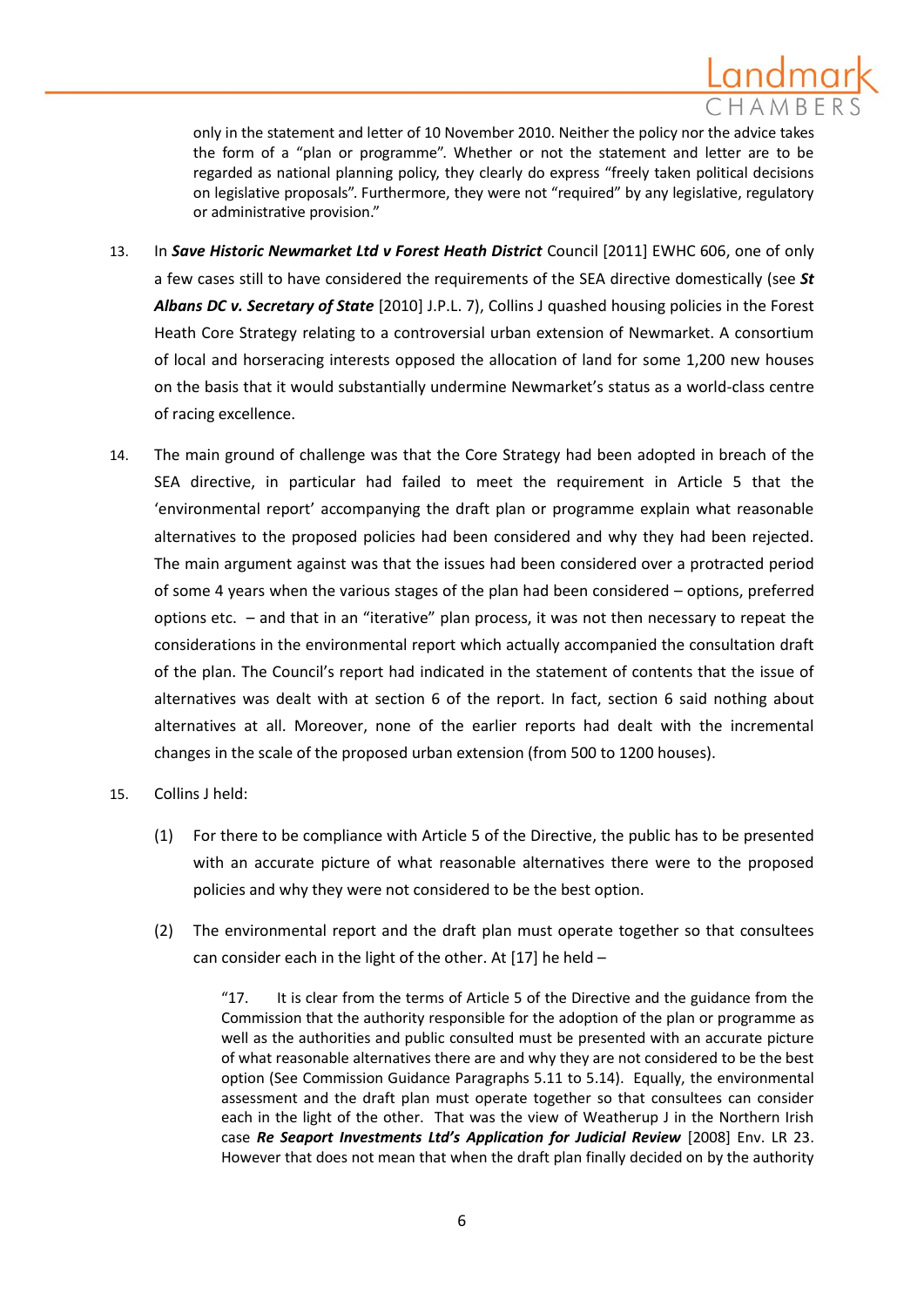

and the accompanying environmental assessment are put out to consultation before the necessary examination is held there cannot have been during the iterative process a prior ruling out of alternatives. But this is subject to the important proviso that reasons have been given for the rejection of the alternatives, that those reasons are still valid if there has been any change in the proposals in the draft plan or any other material change of circumstances and that the consultees are able, whether by reference to the part of the earlier assessment giving the reasons or by summary of those reasons or, if necessary, by repeating them, to know from the assessment accompanying the draft plan what those reasons are. "

- (3) In an iterative plan-making process, it is not inconsistent with the SEA Directive for alternatives to the proposed policies to be ruled out prior to the publication of the final draft plan, but if that does happen, the environmental report accompanying the draft plan must refer to, summarise or repeat the reasons that were given for rejecting the alternatives at the time when they were ruled out and those reasons must still be valid.
- (4) These principles were not followed in the present case. It was not possible from the environmental report accompanying the draft plan for the public to know what were the reasons for rejecting any alternatives to the urban extension or to the amount of development proposed.
- (5) A plan or programme adopted contrary to the SEA directive was bound to be quashed regardless of whether prejudice was caused to the particular claimant(s).
- 16. Collins J. considered at [15] the EU Commission Guidance on SEA to the effect that (emphases added):

"4.7. It is clear that the decision to reuse material from one assessment in carrying out another will depend on the structure of the planning process, the contents of the plan or programme, and the appropriateness of the information in the environmental report, and that decisions will have to be taken case by case. **They will have to ensure that comprehensive assessments of each element of the planning process are not impaired, and that a previous assessment used at a subsequent stage is placed in the context of the current assessment and taken into account in the same way**. In order to form an i**dentifiable report**, the relevant information must be brought together: **it should not be necessary to embark on a paper-chase in order to understand the environmental effects** of a proposal. Depending on the case, it might be appropriate to summarise earlier material, refer to it, or repeat it. But there is no need to repeat large amounts of data in a new context in which it is not appropriate."

17. Collins J. added:

"As the second half of 4.7 makes clear, the final report may rely on earlier material but must bring it together so that it is identifiable in that report. This is consistent with the requirement that members of the public must be able to involve themselves in the decisionmaking process and for that purpose receive all relevant information. It cannot be assumed that all those potentially affected would have read all or indeed any previous reports (in the context of this claim previous environmental assessments)."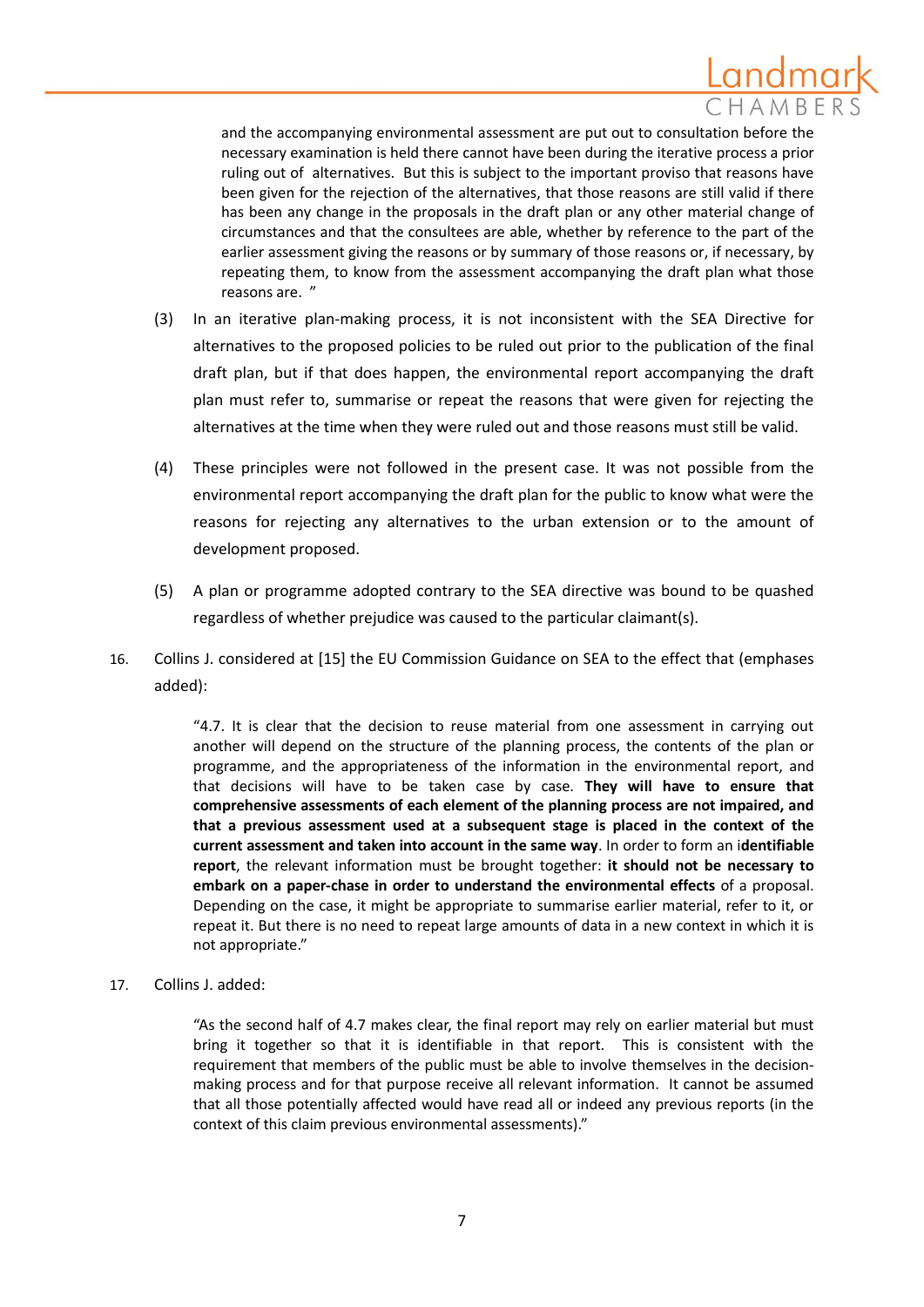

#### **Habitats**

- 18. The broad effect of the Habitats Directive and Regulations (the 1994 Regulations were replaced by Conservation of Habitats and Species Regulations 2010 SI 2010 No. 490) and its purpose in protecting the environment was vividly illustrated by a recent High Court decision. In *R. (Akester) v Department for Environment, Food and Rural Affairs & Wightlink* [2010] Env. L.R. 33 a resident challenged the introduction of a new, larger class of ferry by the second defendant, Wightlink Ltd. (a private company and the owner of and statutory harbour authority for the ferry terminal at Lymington Pier), on an established ferry route, part of which was along the Lymington River between the mainland and the Isle of Wight. The route included salt marshes and mud flats which were designated amongst other things as part of a Special Area of Conservation under the Habitats Directive.
- 19. Owen J. held that the introduction of the new ferries amounted to a "project" within the Habitats Regulations and Directive and that the requirement for an appropriate assessment was triggered under art. 6(3) unless the risk of significant adverse effects could be excluded. Given the broad meaning to be attached to "plan or project" under the Directive, given its broad purpose, the introduction of the larger ferries was a "project" within the ambit of art.6(3). When considering the proposal, any decision-maker would have been bound to conclude that the risk of significant adverse effects on the protected sites could not be excluded and that in consequence the requirement for an appropriate assessment was triggered: see *Landelijke Vereniging tot Behoud van de Waddenzee v Staatssecretaris van Landbouw, Natuurbeheer en Visserij* (C-127/02) [2005] Env. L.R. 14. Owen J. stated:

"77 ... I am satisfied that the facts in *Waddenzee* provide a very close parallel. In Waddenzee the intervention with the natural surroundings was the effect of the dredging operation on the seabed, both by the plate at the leading edge scraping the top 4–5 centimetres into the cage, and by the disturbance of the seabed by the powerful jet of water from the nozzle attached to the leading edge. Similarly the operation of the W class has the potential to interfere with the natural surroundings in that by their size and displacement, means of propulsion and steering, and the fact that they operate in narrow channels and at certain states of the tide in very shallow water, the vessels may disturb the bed and banks of the river and cause erosion to the mudflats and salt-marshes within the protected sites. Mr Drabble argued that *Waddenzee* is to be distinguished on the basis that the intervention in the natural surroundings was a direct effect of the dredging operations, whereas any effect of the use of the ferries is indirect. But in my judgement that is not a distinction of significance. The question is whether the activity gives rise to a risk of adverse effects on the protected sites, whether directly or indirectly.

78 In his written advice to Wightlink to which I have referred at [53] above, Mr Drabble further argued that if the claimants' contention that the introduction of the W class is a plan or project within the ambit of the Habitats Directive is accepted, then that "would mean that every time a shipping line employed different or larger vessels in any port, there would be a requirement to consider whether an appropriate assessment had first to be carried out". But that argument is flawed in that it is not the introduction of the vessels that triggers the requirement to consider whether an appropriate assessment has to be carried out, but rather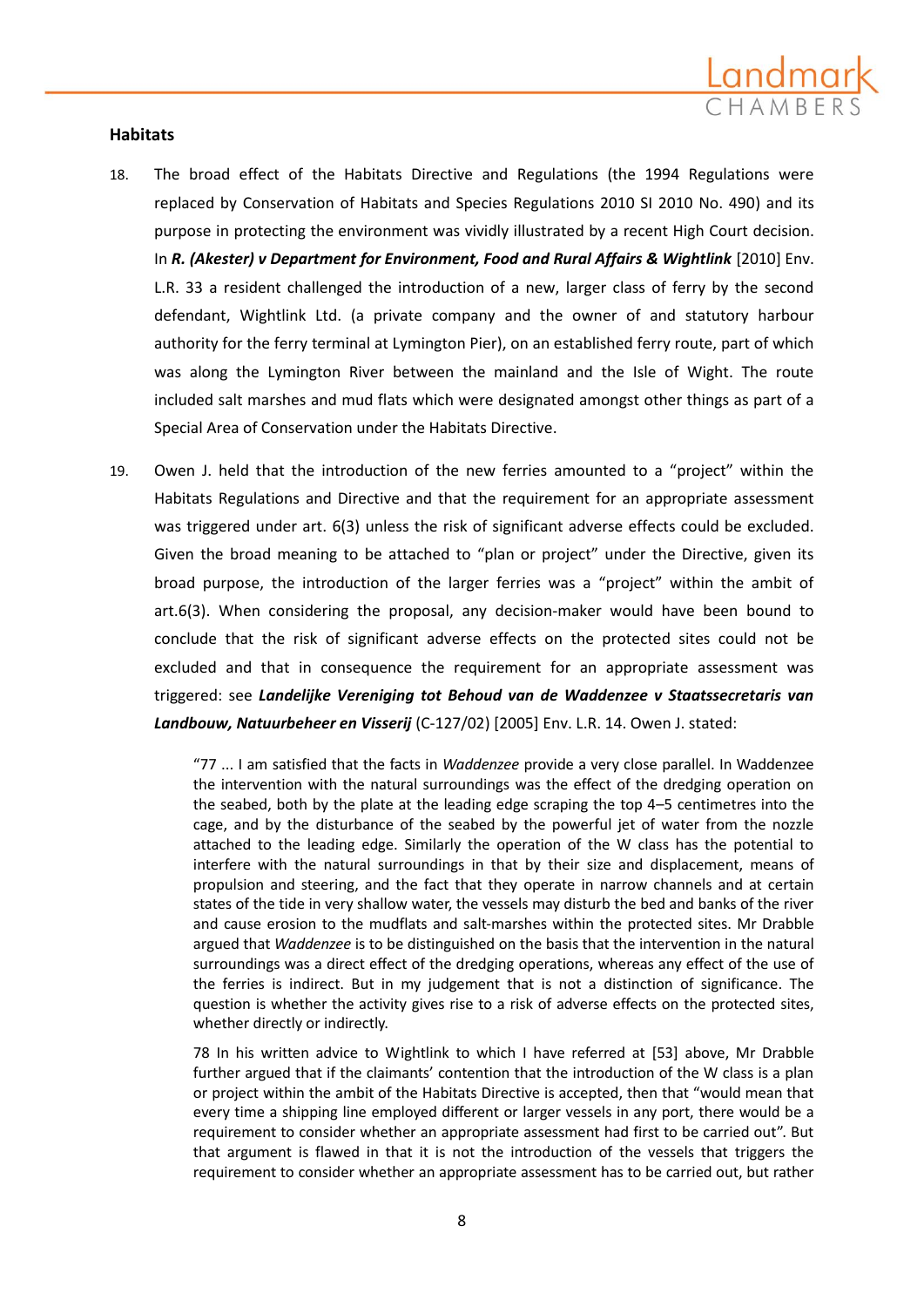

the possible effect of the operation of such vessels on the protected sites."

- 20. In discharging its functions as a statutory harbour authority for Lymington pier and ferry terminal, the second defendant was not only obliged by s. 48A of the Harbours Act 1964 to have regard to nature conservation objectives, it was also a competent authority with an obligation under reg. 3(4) of the Regulations to have regard to the requirements of the Habitats Directive so far as they might be affected by the exercise of those functions. It was in a position to authorise and control the use of the ferries and as a consequence their effect upon designated sites. Other authorities with statutory responsibilities for the area and the ferry operations, including Defra, had no power to intervene. It followed that the only competent authority at the material time, namely the point at which the second defendant decided to introduce the new ferries, was that defendant itself.
- 21. The Court found in reaching its decision that there would be no adverse effect but Wightlink's board should have made clear what it relied upon as an appropriate assessment in its record of the decision-making process. It had not done so. Furthermore, the board appeared to have misled itself as to the test it was obliged to apply as a competent authority in that it had failed to recognise that it was for the board itself to carry out the appropriate assessment, and that the question was not simply whether it was satisfied in the light of an expert's report that the introduction of the new ferries would not have an adverse effect upon the integrity of the sites. It followed that the decision was unlawful.
- 22. In *Morge v. Hampshire CC* [2011] 1 W.L.R. 268 the claimant sought judicial review of the decision to grant planning permission for the proposed SE Hampshire Bus Rapid Transit Phase 1 on the ground that it breached the Habitats Directive because disturbance to bats had not been considered properly. The area had become overgrown with trees and shrubs, and was inhabited by bats and badgers. In order to build the bus route, it would be necessary to cut a swathe 8-9m wide through the vegetation. The Council had granted planning permission and issued a screening opinion stating that the development was not EIA development.
- 23. The first question was what was meant by "deliberate disturbance" of a protected species within the meaning of Article 12(1)(b) of the Habitats Directive. Lord Brown held:

"19. In my judgment certain broad considerations must clearly govern the approach to article  $12(1)(b)$ . First, that it is an article affording protection specifically to species and not to habitats, although obviously, as here, disturbance of habitats can also indirectly impact on species. Secondly, and perhaps more importantly, the prohibition encompassed in article 12(1)(b), in contrast to that in article 12(1)(a), relates to the protection of "species", not the protection of "specimens of these species". Thirdly, whilst it is true that the word "significant" is omitted from article  $12(1)(b) - in$  contrast to article  $6(2)$  and, indeed, article  $12(4)$  which envisages accidental capture and killing having "a significant negative impact on the protected species" — that cannot preclude an assessment of the nature and extent of the negative impact of the activity in question upon the species and, ultimately, a judgment as to whether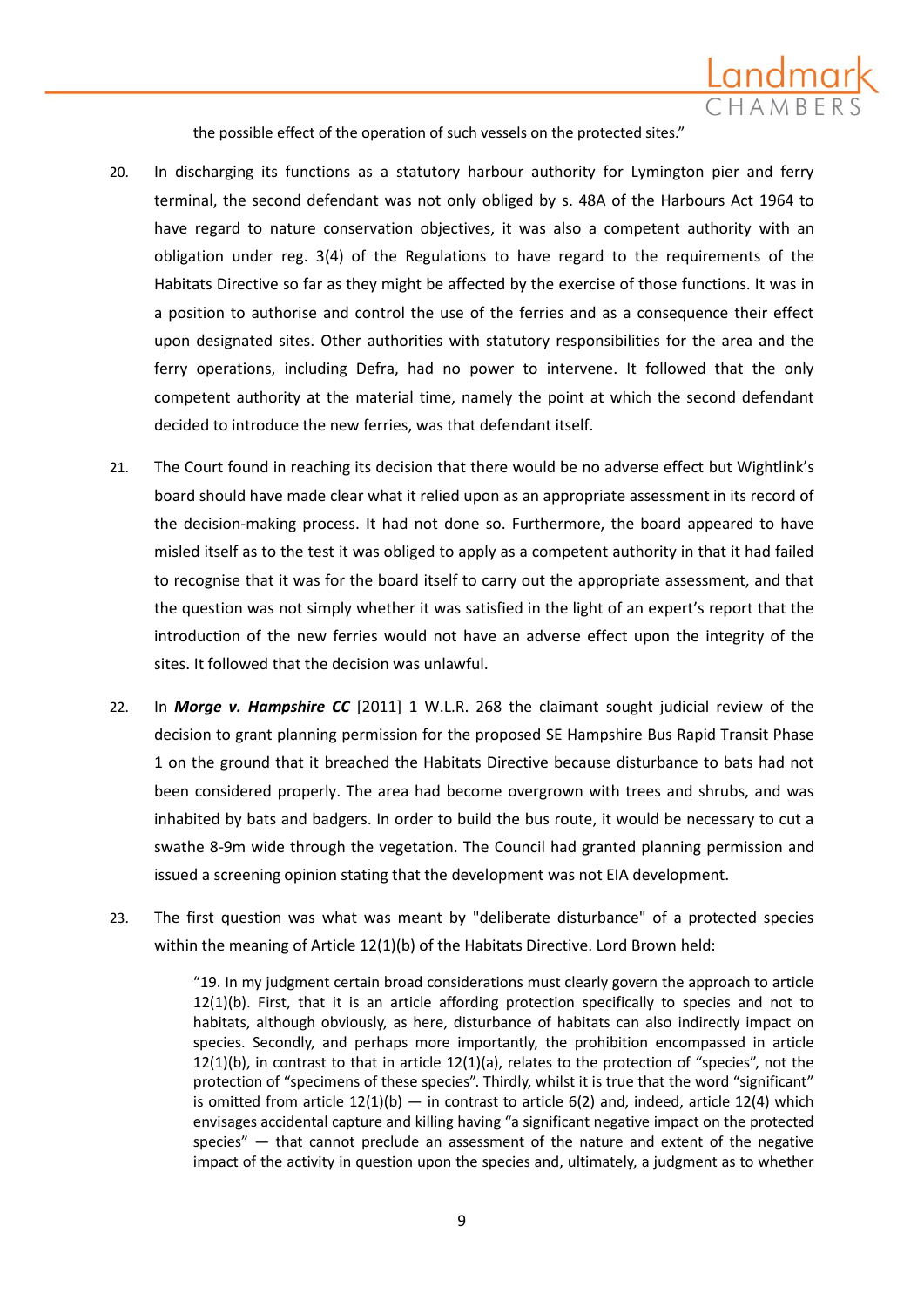

that is sufficient to constitute a "disturbance" of the species. Fourthly, it is implicit in article  $12(1)(b)$  that activity during the period of breeding, rearing, hibernation and migration is more likely to have a sufficient negative impact on the species to constitute prohibited "disturbance" than activity at other times."

- 24. Lord Brown added two further considerations that may "usefully be identified to be borne in mind by the competent authorities deciding these cases":
	- (1) Factors highlighted by DEFRA in correspondence during the litigation, namely:

"Consideration should … be given to the rarity and conservation status of the species in question and the impact of the disturbance on the local population of a particular protected species. Individuals of a rare species are more important to a local population than individuals of more abundant species. Similarly, disturbance to species that are declining in numbers is likely to be more harmful than disturbance to species that are increasing in numbers."

(2) A set of considerations now enshrined in Regulation 41(2) of the Habitats Regulations 2010, namely:

> "(2) …disturbance of animals includes in particular any disturbance which is likely (a) to impair their ability (i) to survive, to breed or reproduce, or to rear or nurture their young, or (ii) in the case of animals of a hibernating or migratory species, to hibernate or migrate; or (b) to affect significantly the local distribution or abundance of the species to which they belong."

- 25. In respect of (2) above, Lord Brown added that the reference to disturbance which is likely to include "in particular" the disturbance described, does not mean that "other activity having an adverse impact on the species may not also offend the prohibition".
- 26. On the facts, although the loss of woodland and scrub vegetation could well result in a reduction in the abundance of invertebrates and a decrease in the quality of the foraging habitat available for bats, that loss was a loss of *habitat* and was not of itself within Article 12. The risk of bats colliding with buses as the bats flew across the bus route could not amount to a disturbance within the meaning of Article 12(1)(b).
- 27. The case also raised an EIA issue because the LPA had issued a screening opinion to the effect that the proposed development was not EIA development.
- 28. The duty under what is now reg. 9(5) of the 2010 Regulations was considered by Lord Brown at paras. 26-31 and Lady Hale at paras. 35-36 and 44-46. Reg. 9(5) provides:

"Without prejudice to the preceding provisions, a competent authority, in exercising any of their functions, must have regard to the requirements of the Habitats Directive so far as they may be affected by the exercise of those functions"

29. The Supreme Court made clear that in terms of the planning authority's duty when granting planning permission it was not for the authority to police compliance with the Directive: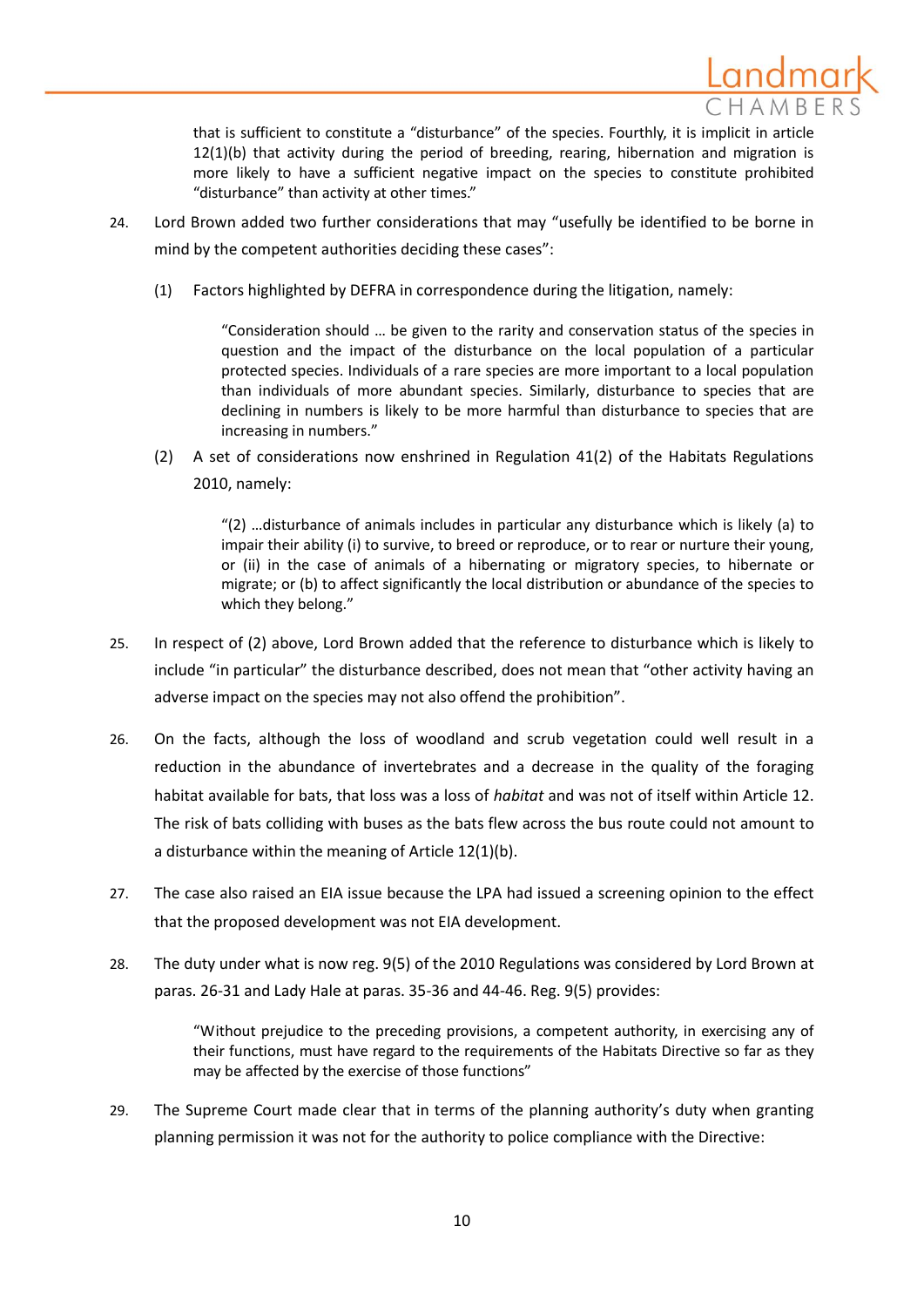

"it is quite unnecessary for a report such as this to spell out in detail every single one of the legal obligations which are involved in any decision. Councillors were being advised to consider whether the proposed development would have an adverse effect on species or habitats protected by the 1994 Regulations. That in my view is enough to demonstrate that they "had regard" to the requirements of the Habitats Directive for the purpose of regulation 3(4)." (Lady Hale at para. 45)

"I cannot see why a planning permission (and, indeed, a full planning permission save only as to conditions necessary to secure any required mitigating measures) should not ordinarily be granted save only in cases where the Planning Committee conclude that the proposed development would both (a) be likely to offend article 12(1) and (b) be unlikely to be licensed pursuant to the derogation powers. After all, even if development permission is given, the criminal sanction against any offending (and unlicensed) activity remains available and it seems to me wrong in principle, when Natural England have the primary responsibility for ensuring compliance with the Directive, also to place a substantial burden on the planning authority in effect to police the fulfilment of Natural England's own duty." (Lord Brown at para. 29).

- 30. The decision also, though not explicitly, calls into question *R. (on the application of Woolley) v Cheshire East BC* [2010] Env. L.R. 5 where a decision to grant permission was quashed as a result of the failure to consider the licensing duties of Natural England under the Habitats Regulations. The judgments in *Morge* underline the division of responsibilities which supersedes the consideration of these issues by the Deputy Judge in *Woolley*.
- 31. *R (Hulme) v Secretary of State for Communities and Local Government* [2010] EWHC 2386 (Admin), concerned a challenge to the grant of planning permission for the installation of nine wind turbines and associated equipment. The claimant was a member of a local residents group that objected to the installation of the turbines on the basis of the potential noise and effect on local ecology, especially bats. Planning permission had been granted by the Inspector on appeal and the claimant contended *inter alia* that the Inspector had failed to give proper consideration to the impact on bats and to consider the Conservation (Natural Habitats, &c.) Regulations 1994 (now the 2010 Regulations).
- 32. Frances Patterson QC sitting as a Deputy High Court Judge held that the inspector had clearly considered the possible effect on individual bats and the bat population. He had approached the evidence correctly taking into account national and local policy and there was no flaw in his reasoning. Whilst he did not expressly identify either the Directive or Regulations, he clearly had in mind the importance of the presence of a European protected species on the development site in reaching his decision. Importantly, her *obiter dicta* discussed the issue of the court's discretion to refuse relief. She said that even if the decision had been unlawful, she would have exercised her discretion not to quash the planning permission.
- 33. These comments signal a qualification to the position adopted by Lord Hoffmann in his judgment in *Berkeley v Secretary of State for the Environment* [2001] 2 A.C. 63, in which it was said that the court had no discretion not to quash a decision made in breach of the EIA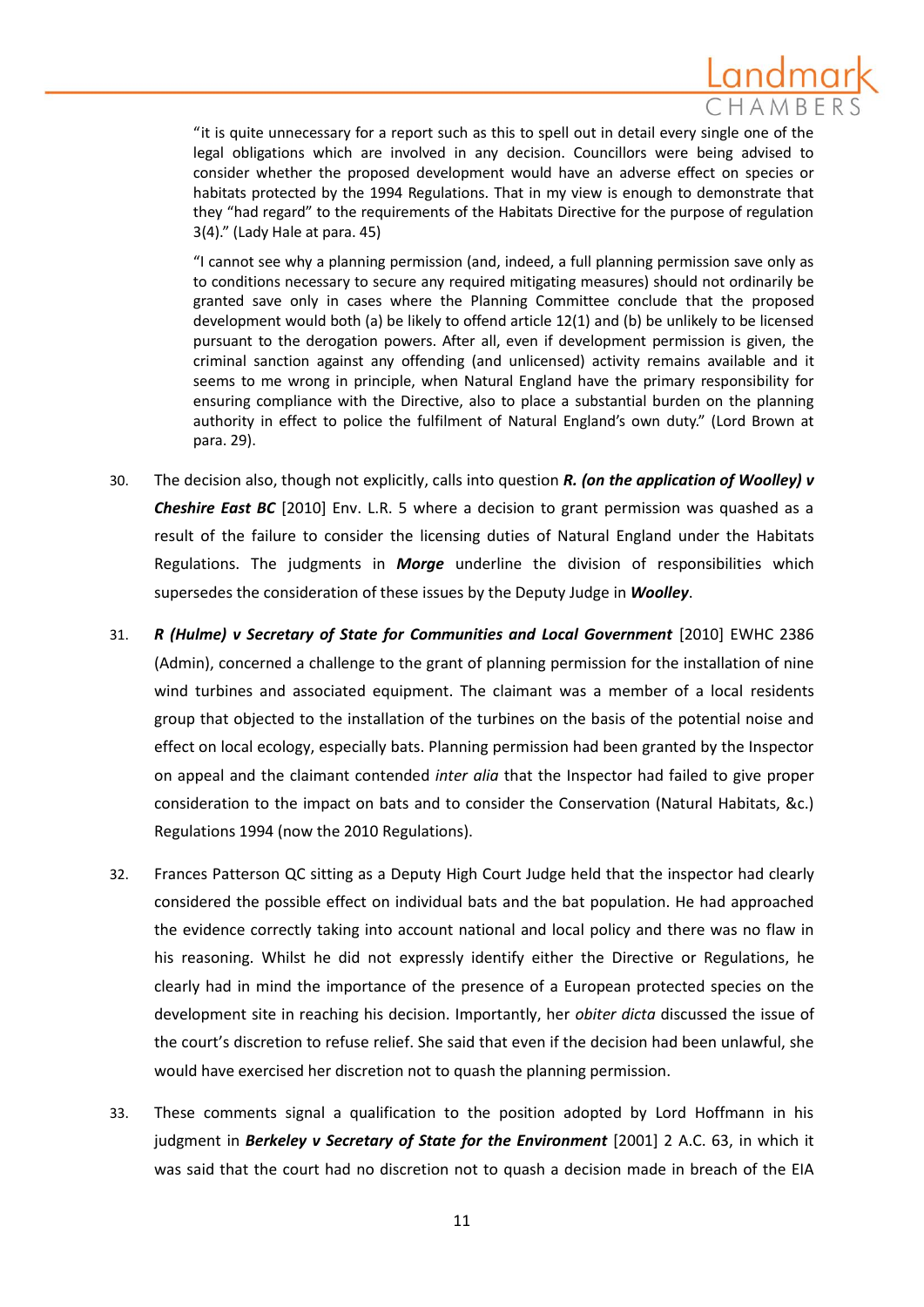

Directive. Francis Patterson QC distinguished the EIA and habitat regimes on the basis that the Habitats regime does not require public involvement in the same way as the EIA regime does:

"88. The inspector had then substantially complied with the requirements of the regulations, albeit he did not attribute his conclusions to the letter of the regulations for the reasons I have set out earlier. The circumstances here are very different from an EIA case where the provision of an environmental statement is the cornerstone of that regime. There, the ES, including mitigation measures, is the basis of public consultation prior to a decision being made. Here there is a different statutory regime. The decision maker is not under a comparable consultation requirement based upon a single accessible compilation of the relevant information provided by the applicant at the start of the application process. He has to satisfy himself on the considerations set down in the regulations. Reading the decision letter as a whole, the inspector here did so.

89 In those circumstances, I do not have to go on to consider the issue of discretion but, for the sake of completeness, I deal with that matter and make it clear that, if I had had to consider it, I would have exercised it in favour of the defendants and upheld the planning permission.

90 In *Berkeley v Secretary of State for the Environment* [2001] 2 AC 63, Lord Bingham emphasised that the discretion of the court to quash a decision, even in the domestic context, was very narrow. In *Bown v Secretary of State for Transport* [2003] EWCA Civ 1170 Carnwath LJ emphasised that the speeches in Berkeley needed to be read in context. In *Edwards v Environment Agency* [2008] UKHL 22 Lord Hoffman agreed with that observation and considered that both the nature of the flaw in the decision and the ground for the exercise of discretion had to be considered. In the circumstances of Edwards when he carried out that exercise, Lord Hoffman agreed with the Court of Appeal and the judge below that it would be pointless to quash the pollution permit granted under the Pollution Prevention and Control Regulations 2000. Applying those principles here, the flaw in the decision would be one of form but not of substance. It would thus be another occasion where it would be pointless to quash the planning permission granted."

### **State liability in damages for breach of EU law**

34. *Cooper v HM Attorney General* [2011] P.T.S.R. 1, is the first English case considering *Köbler* liability i.e. Member State liability in damages for a serious breach of Community law on the part of a national court of final appeal (see *Köbler v Republik Österreich* (Case C-224/01) [2004] QB 848). The complaint arose out of the failure to carry out EIA in relation to the development of a large shopping mall in White City (see *Commission v United Kingdom* (Case C-508/03) [2006] QB 764). The Court of Appeal considered that the breaches of Community law which had occurred, arising from the failure properly to understand the EU concept of "development consent" as developed in *R (Wells) v Secretary of State* C-201/02) [2004] ECR I-723, were not sufficiently serious or manifest to give rise to liability in damages. The decision suggests that, absent flagrant disregard of EC legislation or ECJ case law, in specialist areas such as environmental and planning law it will be extremely difficult for claimants to establish a manifest breach on the part of the relevant national court of final appeal. Arden LJ noted in considering this question it was relevant to consider the applicable facts which included the lack of clarity on the consent issue: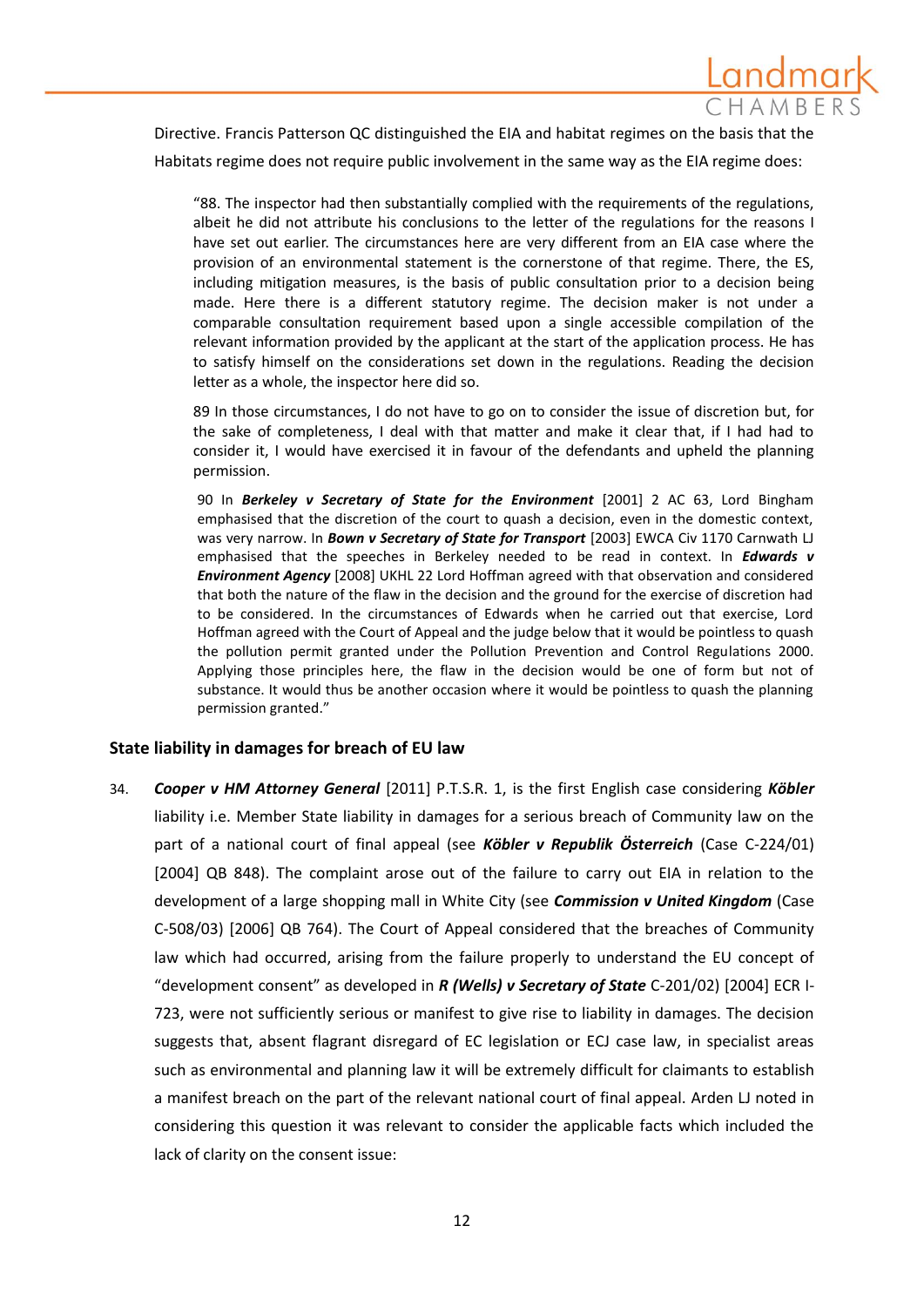

"110 Until the *Wells* case, the view that an EA was not required at the reserved matters stage was, in our judgment, a reasonable one even apart from Lord Hoffmann's support for it. Article 1(2) of the EIA Directive defined "development consent" as "the decision of the competent authority … which entitles the development to proceed with the project". This covers an entitlement to proceed subject to conditions, and it was well established in domestic law that the grant of outline planning permission creates the entitlement to proceed. In addition, article 2(1) of the EIA Directive made it clear that the obligation was on member states to adopt all measures necessary to ensure any project with significant effects on the environment was subject to an EA "before consent is given". It was reasonable to suppose that where the grant of outline planning permission adequately covered the full range of matters later determined in detail upon consideration of reserved matters no further requirement arose at the reserved matters stage. Indeed the Court of Justice accepted this point in part because it held in *Commission v United Kingdom* (Case C-508/03) [2006] QB 764 that, in a multi-stage consent case, the principal requirement to consider an EA was at the outline planning permission stage.

111 Subsequently numerous domestic courts reached the same view as this court in the present case. For example, in *R (Barker) v Bromley London Borough Council* [2002] Env LR 631 , paras 41 and 47 this court again refused to make a reference to the Court of Justice on this very question. Reference may also be made to the decision of the High Court in *R v Rochdale Metropolitan Borough Council, Ex p Milne* [2000] Env LR 1 . As already mentioned, Mr McCracken submits that the court is not entitled to look at the position in domestic law. We agree that domestic law cannot excuse a breach of Community law, but when the court is considering whether a breach is manifest, or sufficiently serious, the court is not restricted to asking itself whether there was a clear infringement of the case law of the Court of Justice. It is able to look at all the relevant considerations. One of those factors indeed includes whether the breach was intentional, by which what must be meant is that it was deliberately intended to cause a breach of Community law. In dealing with that point, it is relevant to consider whether the court's decision was in accordance with other decisions in its domestic law. Domestic case law will in particular carry weight where it purports to interpret and apply the relevant Community law."

### **Environmental Liability Directive**

- 35. Case C-378/08 *Raffiniere Mediterranee (ERG) SPA v Ministero dello Sviluppo economic* (9 March 2010) is the first case on the interpretation of the controversial Environmental Liability Directive. The Directive requires the operator to have 'caused' the damage in question before liability can be attributed. In respect of pollution from petro-chemical plants, the Italian authorities had sought to make the plants' operators equally responsible for clean-up without attempting to distinguish between past and present pollution and without assessing the direct responsibility of each operator.
- 36. The ECJ held that Member States could introduce rules containing a presumption of causation, based on proximity of a site to the pollution, but there must be 'plausible evidence' justifying such a presumption e.g. evidence that the particular plant in fact uses the pollutants. The Court did not require that where multiple polluters were involved, the authority should identify precisely the origins of each element of the pollution.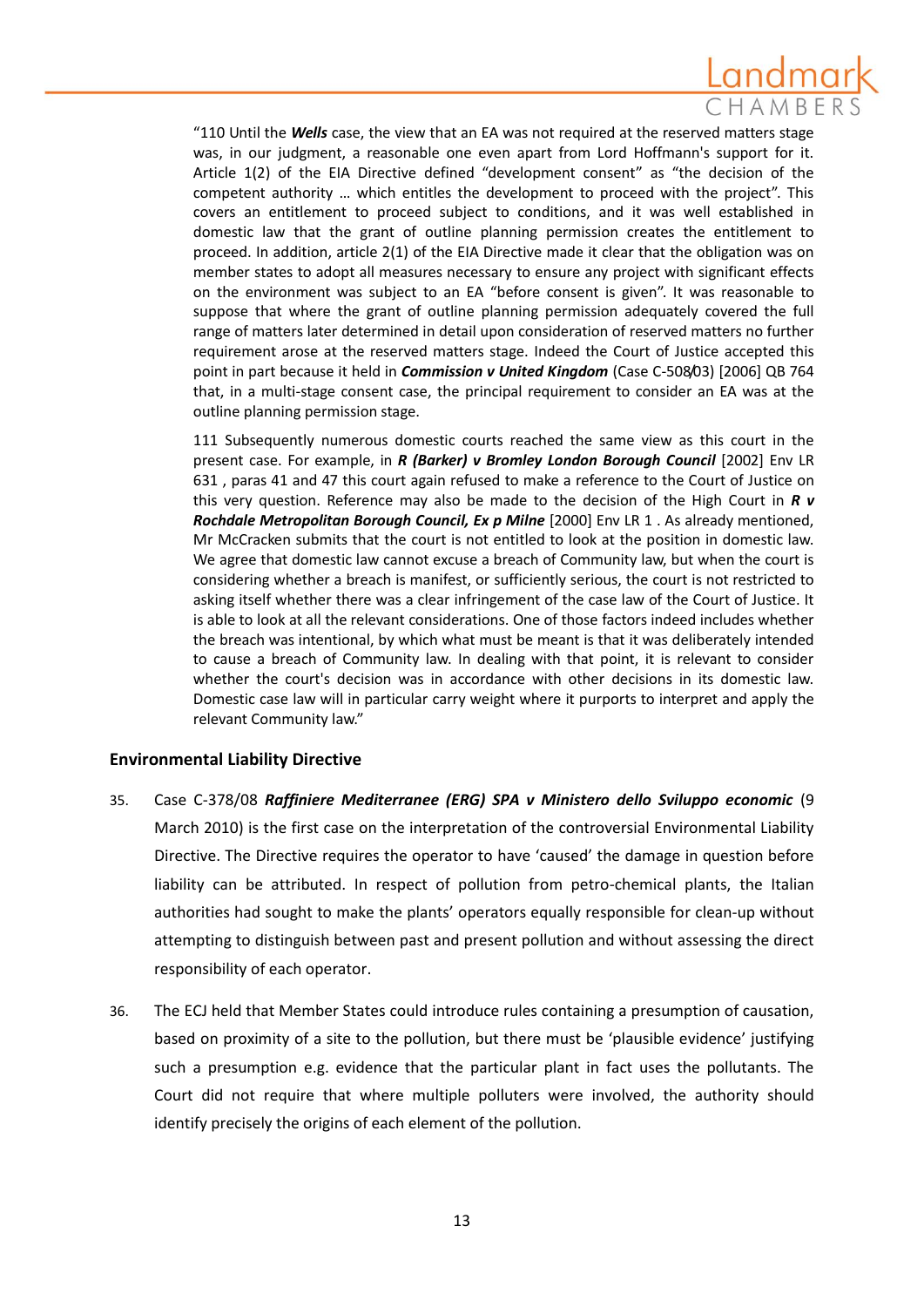

# **Practice and Procedure**

...

## **Standing to challenge Secretary of State decisions**

37. Section 288(1) of the Town and Country Planning Act 1990 provides that:

"If any person–

(b) is aggrieved by any action on the part of the Secretary of State to which this section applies and wishes to question the validity of that action, on the grounds –

(i) that the action is not within the powers of this Act, or

(ii) that any of the relevant requirements have not been complied with in relation to the action,

he may make an application to the High Court under this section."

- 38. As is well know, the courts now give a very wide interpretation to who has "sufficient interest" to bring a claim for judicial review. However, the courts have not been willing to give such a generous interpretation to who is a person aggrieved for the purposes of a statutory challenge. In particular in *Eco-Energy (GB) Ltd v First Secretary of State* [2004] EWCA Civ 1566, Buxton L.J. laid down a very restrictive test. He concluded that there were three main categories of persons who qualified as persons aggrieved. They were:
	- (1) the appellant in the planning process; or
	- (2) someone who took a sufficiently active role in the planning process--that is to say, probably a substantial objector, not just somebody who objected and did no more about it; or
	- (3) someone who has a relevant interest in the land.
- 39. The past 12 months have shown that there is still uncertainty as to the correct meaning of the expression 'person aggrieved'. In *William Ashton v. Secretary of State & Coin Street Community Builders Ltd* [2010] J.P.L. 1645, the applicant was a local resident who had taken no part in the objections to a 43 story building near Waterloo Bridge, but whose dwelling was 260m away from the proposed tower.
- 40. The Deputy Judge (HH Judge Mole QC) had held that Mr Ashton was not a "person aggrieved". He considered that Buxton L.J. did not mean that the person challenging had to be an objector but rather that he or she had to have taken a "sufficiently active role in the planning process", which could be as an active objector or possibly an active interested person. Mr Ashton was not a "person aggrieved" as not only had he not objected but he had not taken an active role. HHJ Mole also noted that although Mr Ashton would be adversely affected by the development, his grounds for challenge had nothing to do with the impact on him personally.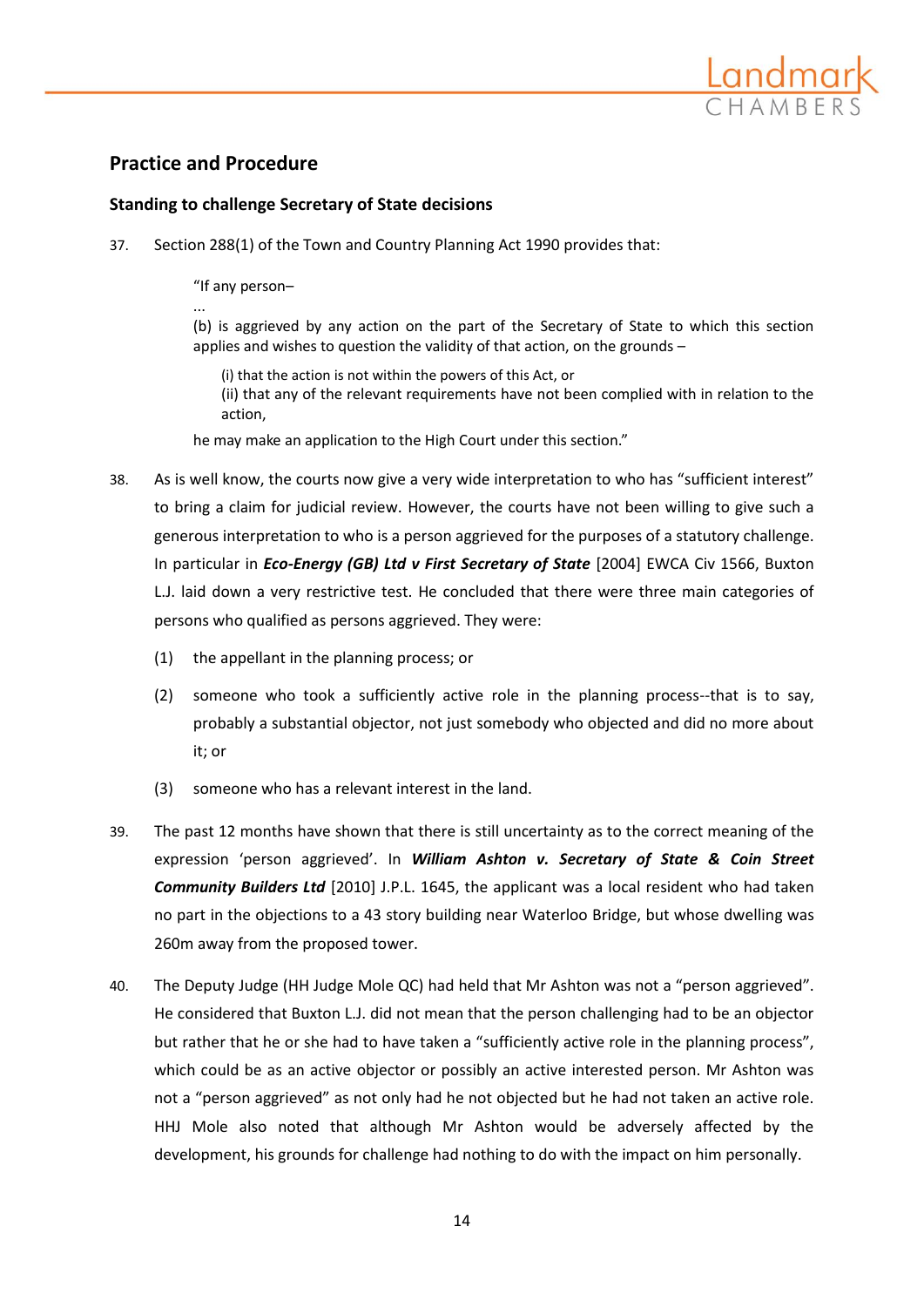

- 41. The Court of Appeal upheld HHJ Mole QC's judgment. Pill LJ giving the judgment of the court summarised (at [53]) the key principles governing standing in s.288 appeals.
- 42. First, Pill LJ emphasised that "wide access to the courts is required under section 288". He explained that the English courts had for many years sought to facilitate access to justice, for example in *Attorney General of Gambia v N'Jie* [1961] AC 617, at 634, Lord Denning held that:

"The words 'person aggrieved' are of wide import and should not be subjected to a restrictive interpretation. They do not include, of course, a mere busybody who is interfering in things which do not concern him but they do include a person who has a genuine grievance because an order has been made which prejudicially affects his interests."

43. Pill LJ added that access to justice is now recognised and mandated at the European Union level. In cases such as *Ashton* where an EIA has been conducted, domestic requirements on standing must conform with Article 10a of the Environmental Impact Assessment Directive (85/337/EEC) which provides:

> "Member States shall ensure that, in accordance with the relevant national legal system, members of the public concern:

(a) having a sufficient interest, or alternatively,

(b) maintaining the impairment of a right, where administrative procedural law of a Member State requires of a precondition,

have access to a review procedure before a court of law or another independent and impartial body established by law to challenge the substantive or procedural legality of decisions, acts or omissions subject to the public participation provisions of this Directive. ...

What constitutes a sufficient interest and impairment of a right shall be determined by the Member States, consistently with the objective of giving the public concerned wide access to justice. To this end, the interest of any non-governmental organisation meeting the requirements referred to in Article  $1(2)$ ,<sup>1</sup> shall be deemed sufficient for the purpose of subparagraph (a) of this Article. Such organisations shall also be deemed to have rights capable of being impaired for the purpose of subparagraph (b) of this Article."

- 44. Secondly, Pill LJ held that "normally, participation in the planning process which led to the decision sought to be challenged is required. What is sufficient participation will depend on the opportunities available and the steps taken". However, "there may be situations in which failure to participate is not a bar". A further factor to be considered "is the nature and weight of the person's substantive interest and the extent to which it is prejudiced". The sufficiency of the interest "is to be assessed objectively" and "there is a difference between feeling aggrieved and being aggrieved". Moreover "what might otherwise be a sufficient interest may not be sufficient if acquired for the purpose of establishing a status under section 288".
- 45. Further, Pill L.J. noted that "the participation factor and the interest factor may be interrelated

 $\overline{a}$ 

 $1$  Article 1(2) provides that non-governmental organisations promoting environmental protection and meeting any requirements under national law shall be deemed to have an interest under Article 10a.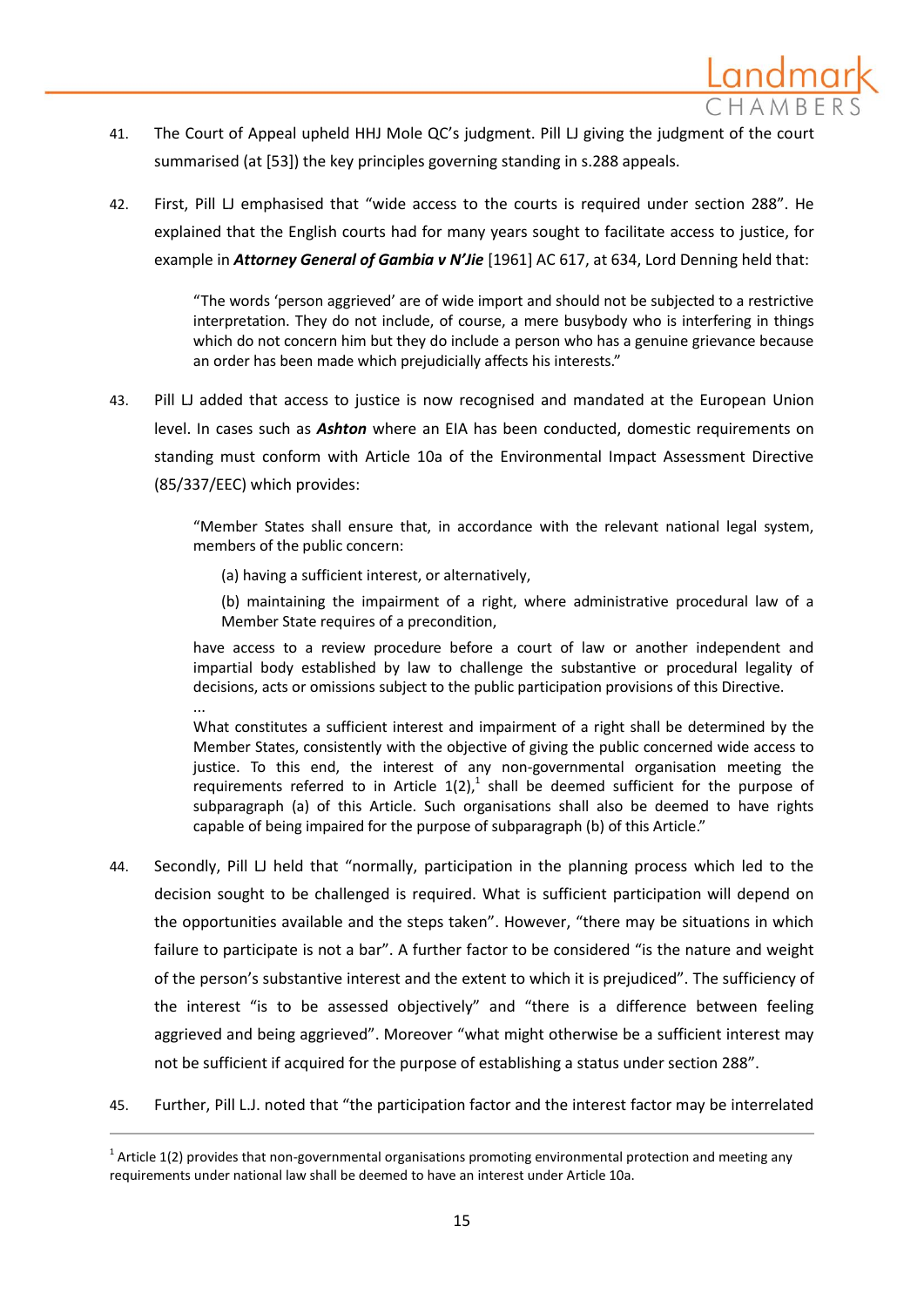

in that it may not be possible to assess the extent of the person's interest if he has not participated in the planning procedures". As he explained at [55], where an applicant's interest is said to derive from a loss of amenity it will be necessary for that interest to be established as a matter of fact at inquiry because the court hearing the s.288 application is in no position to assess the extent of the applicant's alleged loss:

"Moreover, the absence of representations before or at the Inquiry about the loss of amenity at his property, either personally or by [the Waterloo Community Development Group], deprived [the developer] and the local planning authority of the opportunity to test the extent of the alleged loss and to call evidence in response. That being so, the inspector, the fact-finding tribunal, was not in a position to assess the extent of the loss and whether it amounts to a sufficient interest. This court cannot make good that deficiency."

46. Finally, "while recognising the need for wide access to the courts, weight may be given, when assessing the prior participation required, and the interest relied on, to the public interest in the implementation of projects and the delay involved in judicial proceedings". Pill LJ cited and approved of the following comments of Advocate General Kokott in Case C-427/07 *Commission v Ireland* (16 July 2009):

> "However, in order to determine what constitutes a sufficient interest to bring an action, a balance must necessarily be struck. Effective enforcement of the law militates in favour of wide access to the courts. On the other hand, it is possible that many court actions are unnecessary because the law has not been infringed. Unnecessary actions not only burden the courts, but also in some cases adversely affect projects, whose implementation can be delayed. Factors such as an increasing amount of legislation or a growing litigiousness of citizens, but also a change in environmental conditions, can affect the outcome of that balancing exercise. Accordingly, it cannot automatically be inferred from more generous access to the courts that was previously available that a more restrictive approach would be incompatible with the objective of wide access."

- 47. On the facts, the applicant was held not to be a person aggrieved because his participation in the planning process had been minimal. He was not an objector to the proposal and did not make representations at the inquiry. His mere attendance at parts of the hearing, and his membership of a group which had objected to the proposals at inquiry, were held to be insufficient to confer standing.
- 48. The decision in *Ashton* appears to place much weight on the policy reasons for restricting access to court and only pay lip service to the importance of facilitating access to justice. It will certainly not be the last word on the subject.

### **Time Limits**

49. CPR rule 54.5 states that a judicial review claim must be filed "*promptly and in any event not later than three months of the date when grounds for making the claim first arose*". It is well established that this time limit runs from the date when grounds of challenge arose and not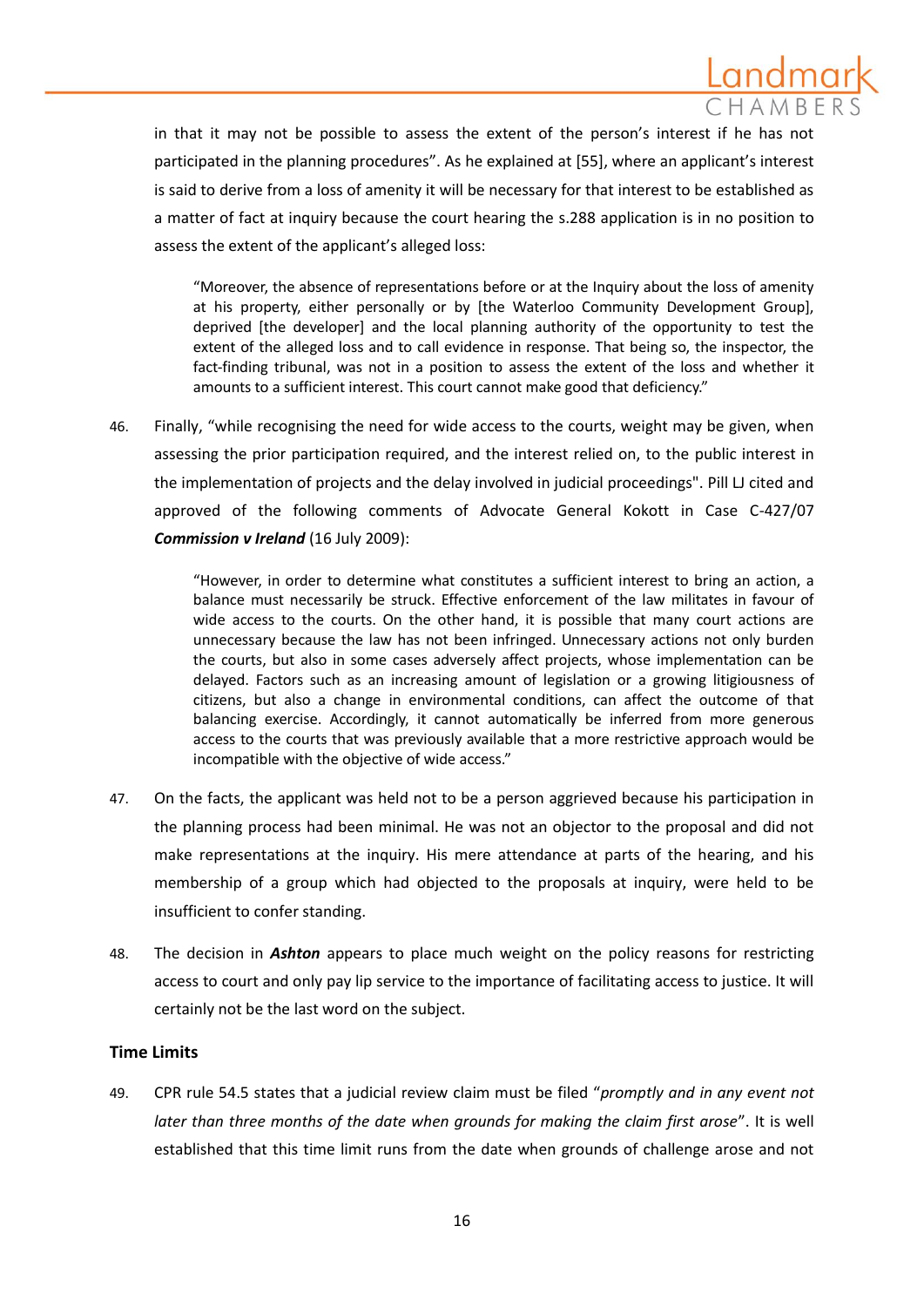

from the date when the claimant first learned of the decision under challenge: see e.g. *R v. Secretary of State for Transport, ex p Presvac Engineering Ltd* (1991) 4 Admin L.R. 121.

- 50. So far as the domestic courts are concerned, the requirement for "promptness" means that a claim brought within three months of the contested decision may nonetheless be out of time. Due to the need for speed and certainty and the relevance of third party interests, it is not uncommon for planning/environmental judicial review claims to fail because of a lack of promptness: see e.g. *R (Finn-Kelcey) v. Milton Keynes Council* [2009] Env. L.R. 4.
- 51. However, in *R v Hammersmith and Fulham LBC ex p Burkett* [2001] Env LR 684, Lord Steyn doubted whether the promptness requirement was sufficiently certain to satisfy the ECHR. He made the following observations:

"53. This case has not turned on the obligation of a judicial review applicant to act 'promptly' under the rules. In these circumstances I confine my observations on this aspect to two brief matters. First, from observations of Laws J in *R v Ceredigion County Council, Ex p McKeown* [1998] 2 PLR1 the inference has sometimes been drawn that the three months limit has by judicial decision been replaced by a 'six weeks rule'. This is a misconception. The legislative three months limit cannot be contracted by a judicial policy decision. Secondly, there is at the very least doubt whether the obligation to apply 'promptly' is sufficiently certain to comply with European Community law and the Convention for the Protection of Human Rights and Fundamental Freedoms (1953) (Cmd 8969). It is a matter for consideration whether the requirement of promptitude, read with the three months limit, is not productive of unnecessary uncertainty and practical difficulty. Moreover, Craig, Administrative Law, 4th ed, has pointed out, at p 794:

'The short time limits may, in a paradoxical sense, increase the amount of litigation against the administration. An individual who believes that the public body has acted ultra vires now has the strongest incentive to seek a judicial resolution of the matter immediately, as opposed to attempting a negotiated solution, quite simply because if the individual forbears from suing he or she may be deemed not to have applied promptly or within the three month time limit'.

#### 52. Similarly Lord Hope stated**:**

"59. I share my noble and learned friend's doubt as to whether the provision in CPR r 54.5(1) that the claim form must be filed 'promptly' is sufficiently certain to comply with the right to a fair hearing within a reasonable time in article 6(1) of the European Convention for the Protection of Human Rights and Fundamental Freedoms (1953) (Cmd 8969) and, in that respect, also with European Community law. But, as his point may have some implications for the law and practice of judicial review in Scotland and as the current state of the law and practice in Scotland might be of some interest if rule 54.5(1) were to be reformulated, I should like to add these comments.

60. The principle of legality, which covers not only statute but also unwritten law, requires that any law or rule which restricts Convention rights must be formulated with sufficient clarity to enable the citizen to regulate his conduct: *Sunday Times v United Kingdom* (1979) 2 EHRR 245 , 270-271, paras 47, 49. He must be able, if need be with appropriate advice, to foresee, to a degree that is reasonable in the circumstances, the consequences which a given action may entail. The problem is that the word 'promptly' is imprecise and the rule makes no reference to any criteria by reference to which the question whether that test is satisfied is to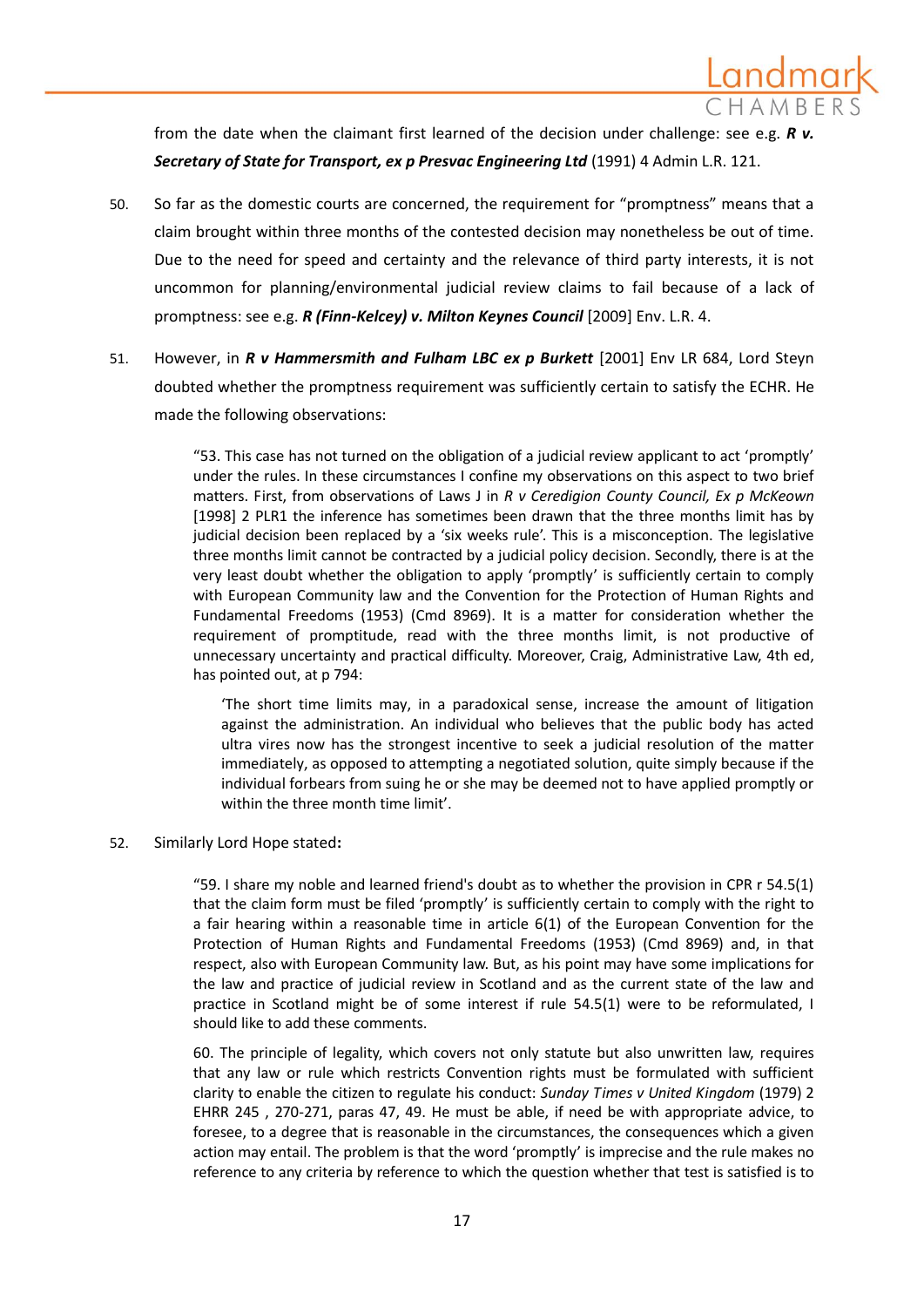

be judged."

- 53. These warnings have now been proved to be accurate. Two recent cases call into question whether it is permissible for a claim to be dismissed during the currency of the three month time limit for a lack of promptness and whether the time limit should begin to run from the date of the impugned decision rather than the date on which the claimant knew/ought to have known of it.
- 54. First, the European Court of Justice has ruled that the requirement to bring public procurement proceedings "promptly and in any event within three months" offends against the procurement legislation. The decision is in C-406/08 *Uniplex (UK) Ltd v NHS Business Services Authority* concerned reg. 47(7)(b) of the Public Contracts Regulations 2006 which applies the usual judicial review timescale to the bringing of proceedings by disappointed tenderers. Directive 89/66 requires effective review of procurement decisions. The decision clearly has important implications for applications for judicial review generally, at least where European Union law is concerned, as with Environmental Impact Assessment.
- 55. The ECJ held that:

"Article 1(1) of Directive 89/665, as amended by Directive 92/50, precludes a national provision, such as that at issue in the main proceedings, which allows a national court to dismiss, as being out of time, proceedings seeking to have an infringement of the public procurement rules established or to obtain damages for the infringement of those rules on the basis of the criterion, appraised in a discretionary manner, that such proceedings must be brought promptly."

- 56. This was because:
	- (1) the effectiveness of the public procurement regime can only be realised if the periods for bringing proceedings start to run from the date when the claimant knew, or ought to have known, of the alleged infringement; and
	- (2) the ability of the Court to dismiss a claim brought within 3 months on the basis that it was not brought *'promptly'* was contrary to the principle of certainty, which is enshrined in EU law.
- 57. The ECJ's reliance on general principles of EU law (effectiveness and legal certainty) in reaching these conclusions suggested that it might well take the same approach to CPR r 54.5 in the context of planning/environmental judicial review claims involving directly effective EU law such as the EIA directive.
- 58. Should the decision in *Uniplex* spill-over into judicial review it is important to note the restrictive way in which *Uniplex* has been applied in the public procurement context. The leading case is *Sita UK Limited v Greater Manchester Waste Disposal Authority* [2011] EWCA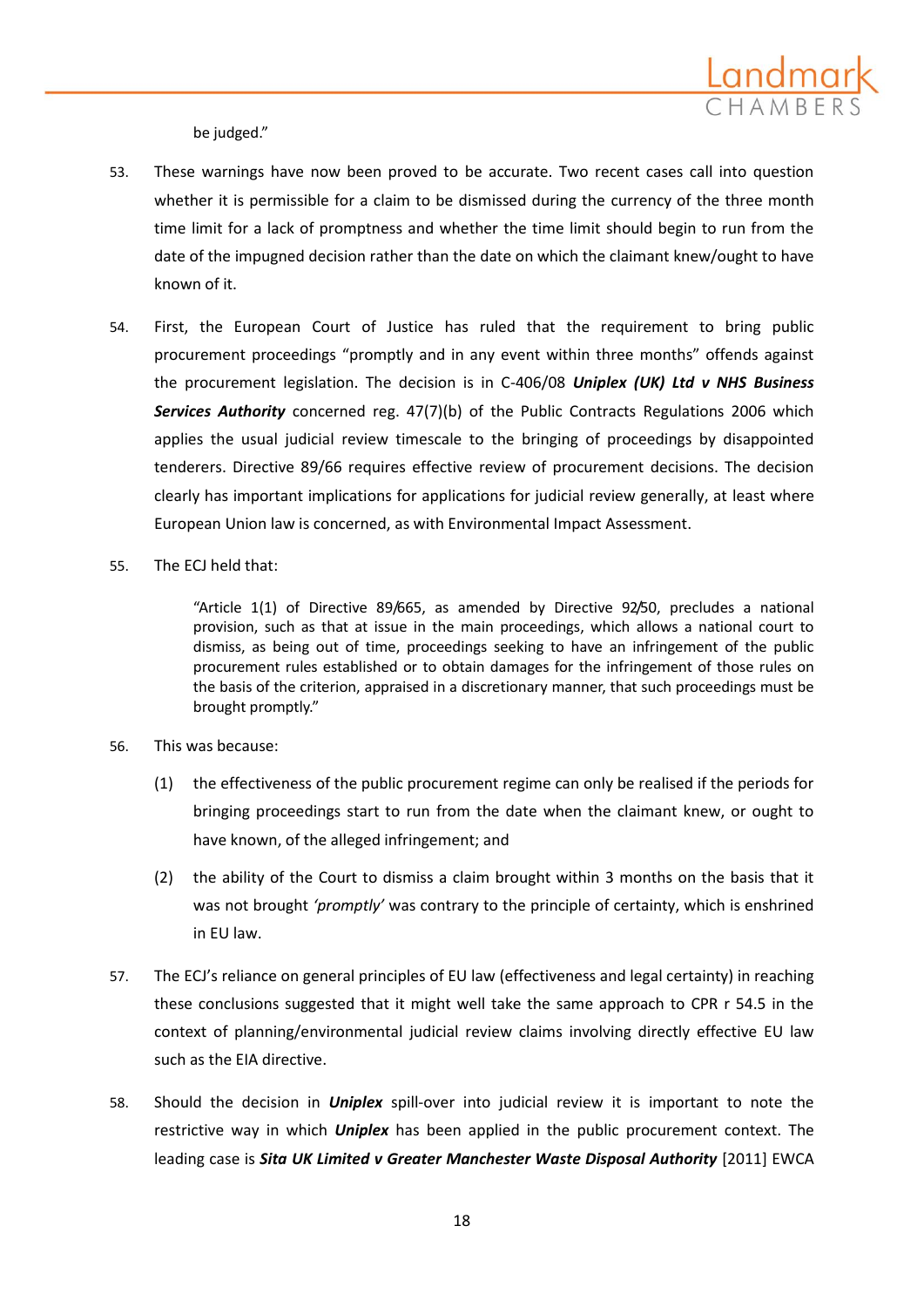

Civ 156 which establishes four key points:

- (1) The court should exercise its discretion so as to ensure that time runs for three months starting with the date on which the claimant knew, or ought to have known, of the alleged infringement;
- (2) time starts running when the claimant has knowledge of the infringement: it is not necessary for him to have knowledge that loss or damage has been caused;
- (3) the claimant need only know the details of the infringement in the "broad sense" for time to start to run;
- (4) the court retains a discretion under the Public Contracts Regulations 2006 to extend time beyond the 3 month time limit.
- 59. Thus even if the judicial review time limits require modification so that the time limit starts from the date of knowledge, or presumed knowledge, claimants will still need to act swiftly because *Sita* suggests that relatively little knowledge of the infringement will be required to start the clock.
- 60. The second important development in relation to time limits and delay occurred in September 2010 when a similar position was taken by the Aarhus Convention Compliance Committee in its draft findings in respect of the Port of Tyne communication. At paras. 136-137, the Committee observed that:<sup>2</sup>

"136. The Committee finds that the three months requirement specified in Civil Procedure Rule 54.5(1) is not as such problematic under the Convention, also in comparison with the time limits applicable in other Parties to the Convention. However, the Committee considers that the courts in E&W have considerable discretion in reducing the time limits by interpreting the requirement under the same provision that an application for a judicial review be filed 'promptly' (see paragraphs 111-114). This may result in a claim for judicial review not being lodged promptly even if brought within the three months period. The Committee also considers that the courts in E&W, in exercising their judicial discretion, apply various moments at which a time may start to run, depending on the circumstances of the case (see paragraph 115). The justification for discretion regarding time limits for judicial review, the Party concerned submits, is constituted by the public interest considerations which generally are at stake in such cases. While the Committee accepts that a balance needs to be assured between the interests at stake, it also considers that this approach entails significant uncertainty for the claimant. The Committee finds that in the interest of fairness and legal certainty it is necessary to (i) set a clear minimum time limit within which a claim should be brought, and (ii) time limits should start to run from the date on which a claimant knew, or ought to have known of the act, or omission, at stake.

 $\overline{a}$ 

 $^{2}$  See furthe[r http://www.unece.org/env/pp/compliance/C2008-33/DRF/C33DraftFindings.pdf.](http://www.unece.org/env/pp/compliance/C2008-33/DRF/C33DraftFindings.pdf)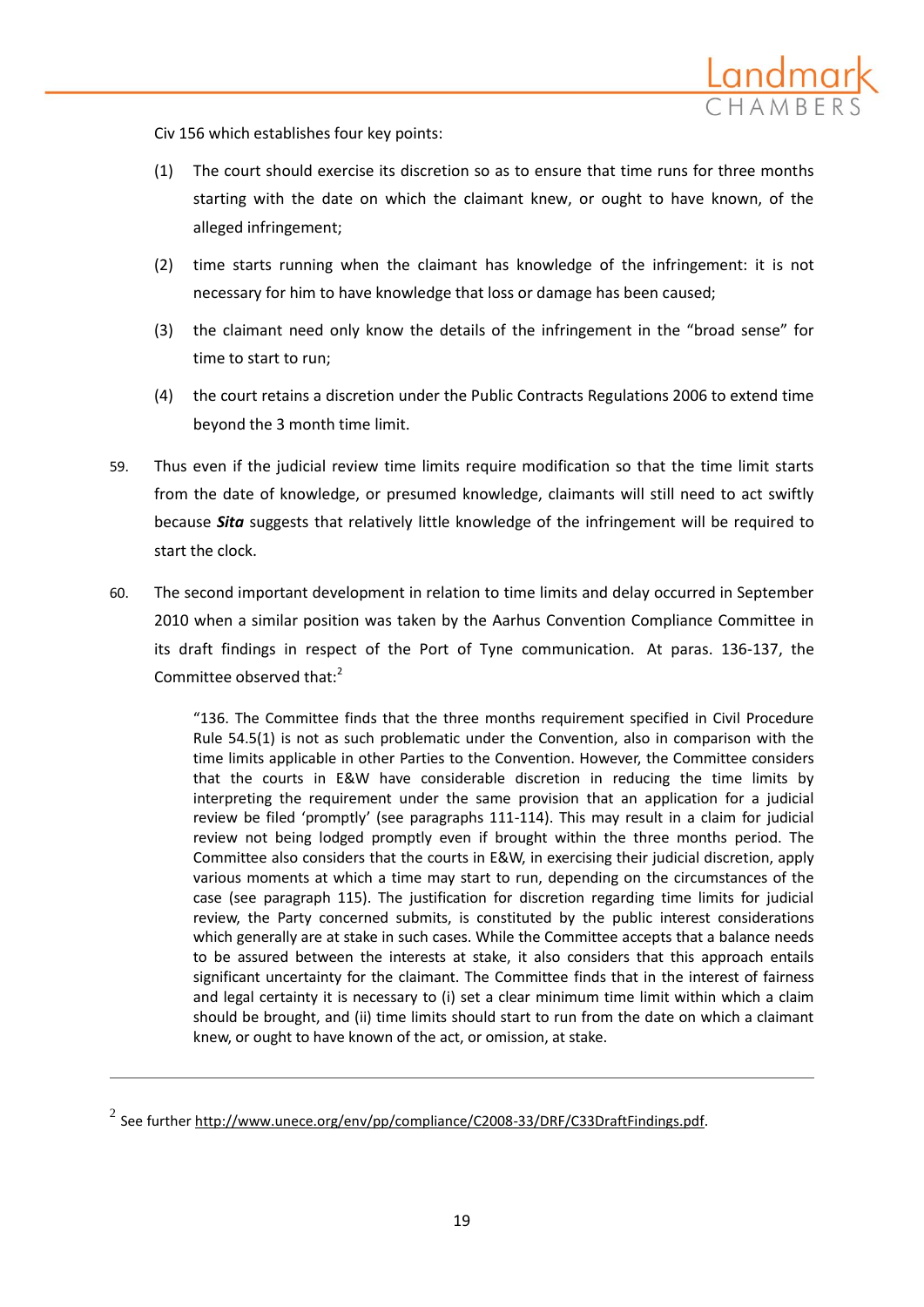

137. As was pointed out with regard to the costs of procedures (see paragraph 31 above), the Party concerned cannot rely on judicial discretion of the courts to ensure that the rules for timing of judicial review applications meet the requirements of article 9, paragraph 4. On the contrary, reliance on such discretion has resulted in inadequate implementation of article 9, paragraph 4. The Committee finds that by failing to establish a clear minimum time limit within which a claim may be brought and to set a clear and consistent point at which time starts to run, i.e. the date on which a claimant knew, or ought to have known of the act, or omission, at stake, the Party concerned has failed to comply with the requirement in article 9, paragraph 4, that procedures subject to article 9 be fair and equitable."

- 61. It can be confidently predicted that it will not be long before these decisions are be relied upon by a claimant in High Court judicial review proceedings when faced with an assertion by the defendant that his claim was not brought promptly.
- 62. Nevertheless, there is no indication that the courts are taking a more relaxed approach to environmental challenges that are brought out of time. In *R(Waste Recycling Group Ltd) v Cumbria CC* [2011] EWHC 288 (Admin), where a claim for judicial review of a decision to grant planning permission for a waste transfer facility was renewed outside the 3-month period for challenge, the court refused to extend time, even though there had been an arguable breach of the EIA Regulations in failing to subject the proposal to EIA. The Court did not consider that the breach led to any harm to the public interest. Moreover, the Court gave particular weight to the fact that granting permission to renew out of time would cause substantial prejudice to the developer, who had started work on the site and had paid a substantial amount for steelwork on the basis that the challenge had not been renewed.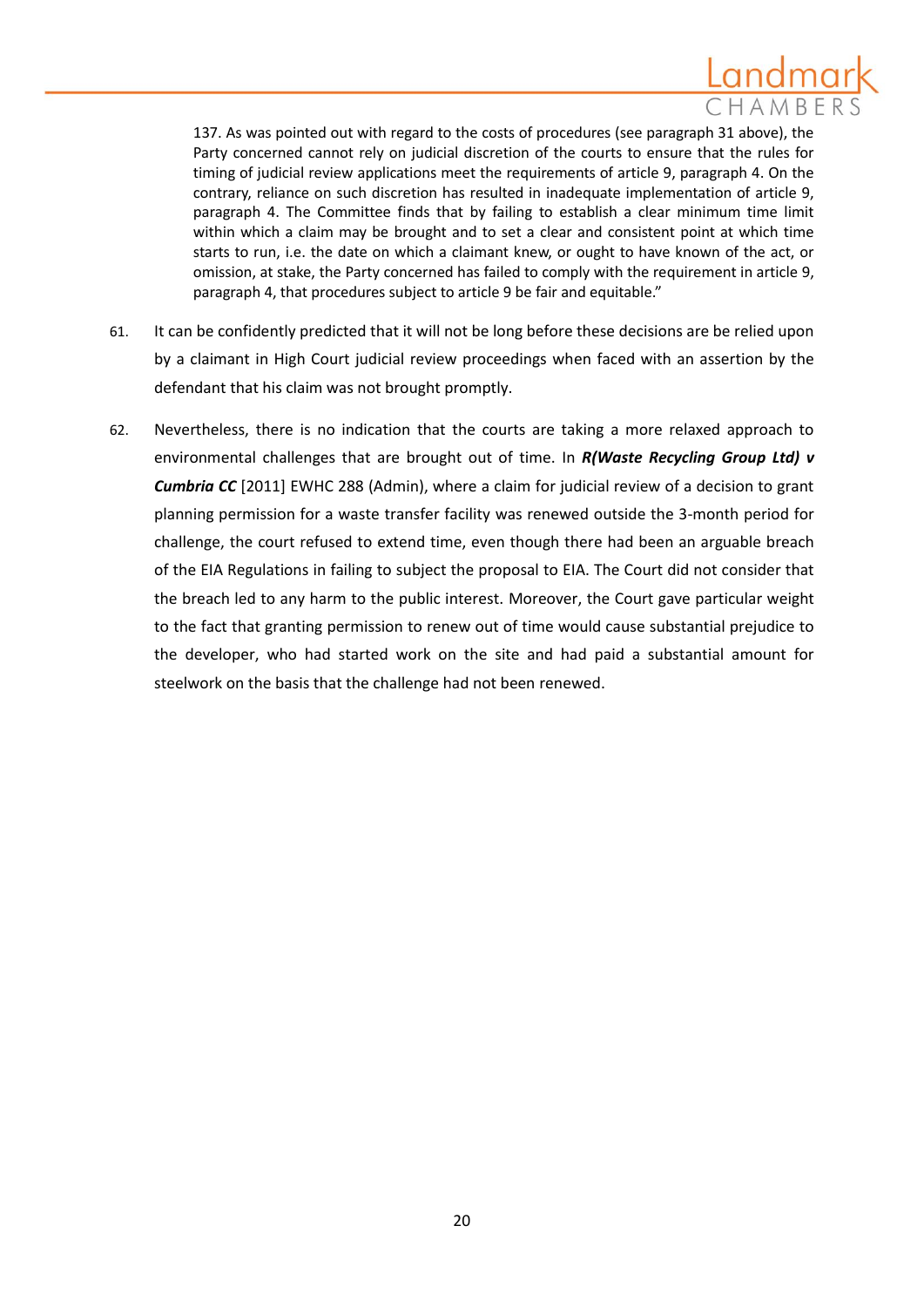

# **Costs, access to environmental justice and PCOs**

- 63. This past year has produced several extremely important judgments concerning PCOs in planning and environmental cases. To recap the basic position, it is for the court, in its discretion, to decide whether it is fair and just to make a PCO in the light of the following considerations articulated by this Court in *R(Corner House Research) v Secretary of State for Trade and Industry* [2005] 1 WLR 2600:
	- (1) The issues raised are of general public importance;
	- (2) The public interest requires that those issues should be resolved;
	- (3) The applicant has no private interest in the outcome of the case;
	- (4) Having regard to the financial resources of the applicant and the respondent(s) and to the amount of costs that are likely to be involved it is fair and just to make the order; and
	- (5) If the order is not made the applicant will probably discontinue the proceedings and will be acting reasonably in so doing.
- 64. The question of the interaction of the Aarhus principles and PCOs came before the Court of Appeal in *R (Garner) v Elmbridge Borough Council* [2010] EWCA Civ 1006; [2011] 1 Costs L.R. 48, which is covered in detail by my colleague, Russell Harris QC.
- 65. In the continuing *Edwards* litigation, in *R (Edwards) v Environment Agency & Other*s [2011] 1 W.L.R. 79, the Supreme Court considered a decision of the Supreme Court Costs Officers relating to the costs award in the main action ([2008] 1 WLR 1587) and notwithstanding the refusal of a PCO at the time, permission to appeal was granted by the House of Lords.
- 66. The claimant lost her case in the House of Lords and was ordered to pay the respondent's costs. After a hearing on 4 December 2009, Registrar Di Mambro and Master O'Hare determined 2 issues that had arisen during the detailed assessment of costs to be paid by the claimant in relation to Articles 10a of the EIA Directive and 15a of the IPPC Directive (which give effect to the Aarhus Convention).<sup>3</sup> The preliminary issues were:
	- (1) where a costs order has to be made, whether the court assessing those costs has any jurisdiction to implement the EIA/IPPC Directives; and
	- (2) if so, whether in the particular circumstances of the case, the costs officers should implement the directives.
- 67. In relation to the first issue the Costs Officers held that compliance with the directives was a relevant factor to take into account on the detailed assessment of costs in cases to which the

 $\overline{a}$ 

 $^3$  The Environment Agency claimed costs of £55,810 ad the Secretary of State claimed £32,290.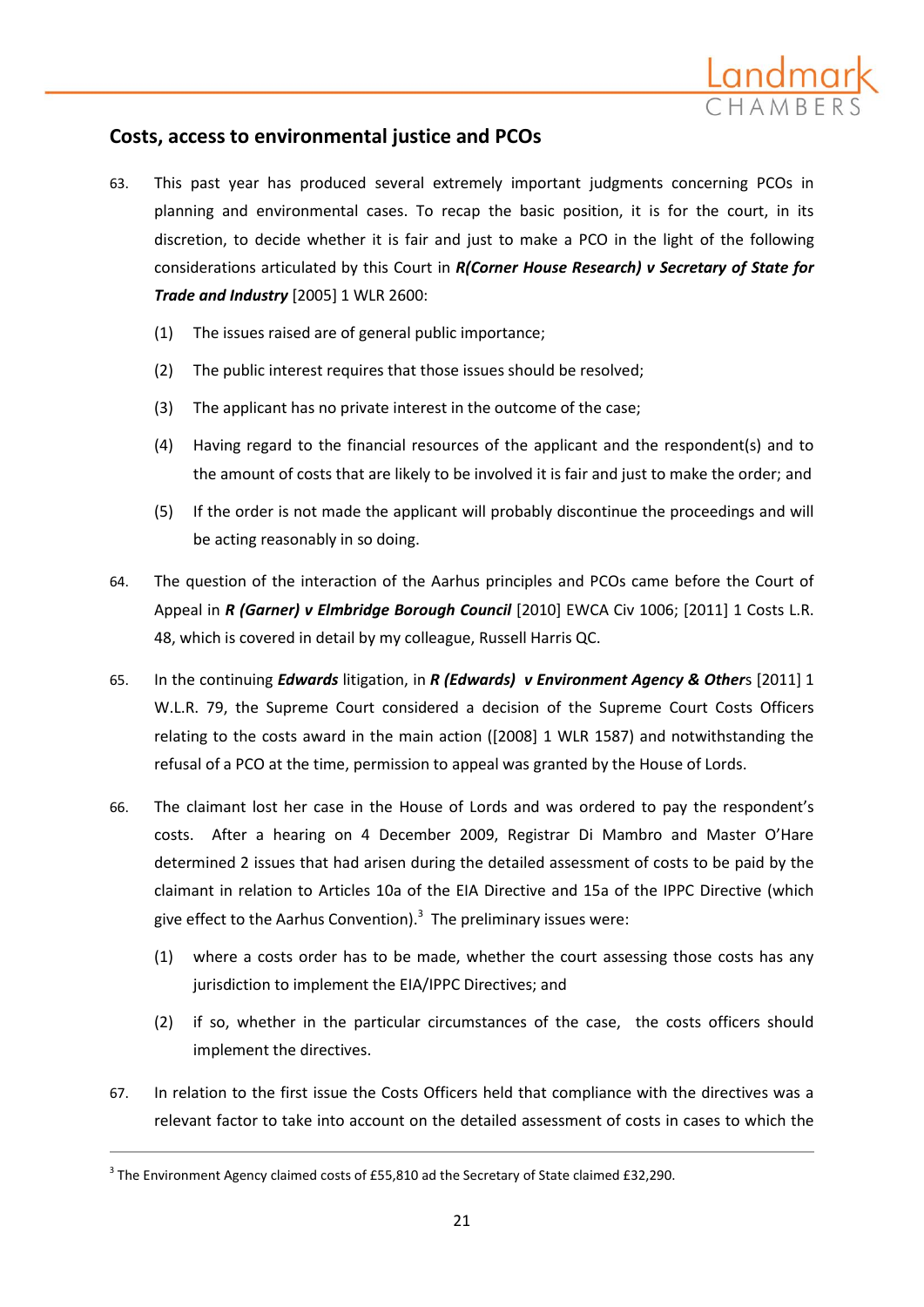

directives applied, unless the court making the costs order had already taken them into account when making that order ([13]). Accordingly, in deciding what costs were reasonable for a party to pay it was appropriate to disallow any costs that the Costs Officers considered were prohibitively expensive ([17]).

68. Since there was no definitive test for what was prohibitively expensive, they adopted the test proposed in the Sullivan Report (which was updated in August 2010) and explained the assessment to be made in these terms:

> "19. That seems to us to require us to start by making an objective assessment of what costs are reasonable costs. However, any allowance or disallowance we make must be made in the light of all the circumstances. We presently take the view that we should also have regard to the following:-

the financial resources of both parties;

their conduct in connection with the appeal;

the fact that the threat of an adverse costs order did not in fact prohibit the appeal;

the fact that a request to waive security money was refused and security was in fact provided;

the amount raised and paid for the Appellant's own costs."

- 69. The Costs Officers deferred assessment of what costs the claimant should pay pending an appeal, but they did say at [25] that "whilst it is difficult to imagine circumstances in which it would be appropriate for us to allow less than £25,000 if the Respondents' costs would otherwise reasonably exceed that sum, it is not in theory impossible that we should do so".
- 70. The Supreme Court, while holding that its costs officers had no jurisdiction to sets costs at nil, held that the issues were a matter for the Supreme Court itself and referred to the ECJ the question of what was meant by costs being "prohibitively expensive". Lord Hope DPSC considered the question of whether this issue should be determined on a subjective or objective basis and continued:

"31 The importance that is to be attached to Sullivan LJ's observations in *R (Garner) v Elmbridge Borough Council* gathers strength when they are viewed in the light of the proposal in para 4.5 of Chapter 30 of the Jackson Review of Civil Litigation Costs (December 2009) as to environmental judicial review cases that the costs ordered against the claimant should not exceed the amount (if any) which is a reasonable one for him to pay having regard to all the circumstances, and the entirely different proposal in para 30 of the Update Report of the Sullivan Working Group (August 2010) that an unsuccessful claimant in a claim for judicial review should not be ordered to pay the costs of any other party other than where the claimant has acted unreasonably in bringing or conducting the proceedings. They have to be viewed too in the light of the conclusion of the Aarhus Convention Compliance Committee which was communicated by letter dated 18 October 2010 that, in legal proceedings in the UK within the scope of article 9 of the Convention, the public interest nature of the environmental claims under consideration does not seem to have been given sufficient consideration in the apportioning of costs by the courts and that despite the various measures available to address prohibitive costs, taken together they do not ensure that the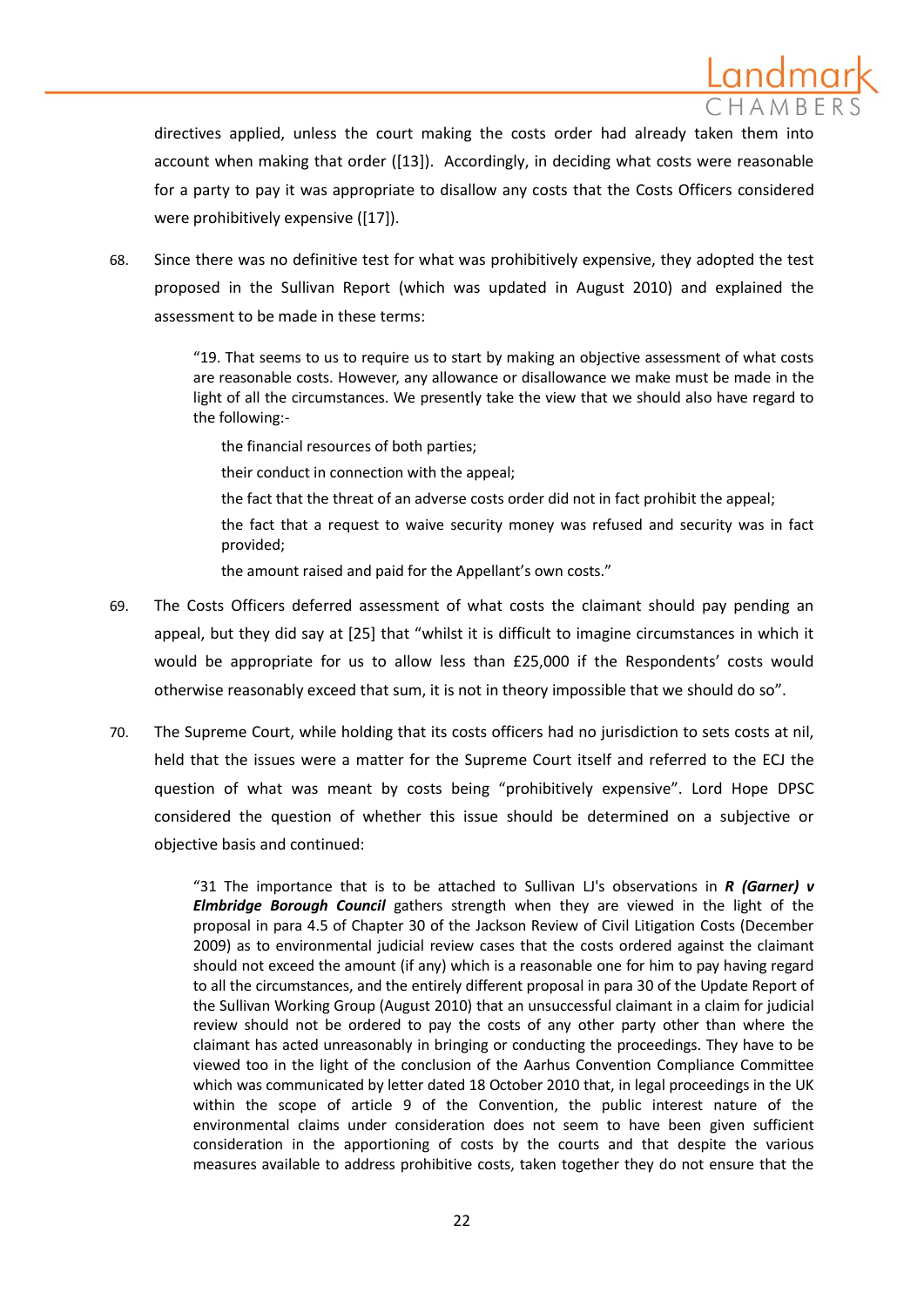

costs remain at a level which meets the requirements of the Convention: see paras 134–135. It is clear that the test which the court must apply to ensure that the proceedings are not prohibitively expensive remains in a state of uncertainty. The balance seems to lie in favour of the objective approach, but this has yet to be finally determined.

32 It is unclear too whether a different approach is permissible at the stage of a second appeal from that which requires to be taken at first instance. The question in *R (Garner) v Elmbridge Borough Council* was about the approach that was required to be taken at first instance. In this case Mrs Pallikaropoulos did not appear at first instance. She was given a protective costs order in the Court of Appeal, where her appeal was unsuccessful, because her liability in costs was capped at £2,000. By the stage when her appeal reached the House of Lords the question which she wished to raise had already been considered twice in the courts below without the second claimant having been deterred from seeking judicial review on grounds of expense. It is questionable whether the public interest is best served if a limit must be set on the amount of the costs payable to the successful party in the event of a second appeal as this will inevitably mean that, if the public authority wins, some of the costs reasonably incurred by it will not be recoverable.

33 It is plain from the reasons that were given by the House of Lords for its decision to refuse a protective costs order on 22 March 2007 that these difficult issues were not addressed at that stage. It took a purely subjective approach to the question whether a case for such an order had been made. No reasons were given for the costs order of 18 July 2008. But it is to be inferred from its terms that the House was not satisfied that a case had been made out for any modification of its approach. It must be concluded that here too the House took an approach to this issue which was a purely subjective one. It is to say the least questionable whether in taking this approach, which has now been disapproved by the Court of Appeal in *R (Garner) v Elmbridge Borough Council***,** it fulfilled its obligations under the Directives."

- 71. Further, the Aarhus Compliance Committee has made recent findings which give some guidance as to what size of adverse costs liability will be "prohibitively expensive". In the *Cultra Residents' Association complaint* (ACCC/C/2008/27) in relation to the expansion of Belfast City Airport, the Committee found that an order for the claimant to pay £39,454 following the dismissal of its claim for judicial review was prohibitively expensive. However, in the *Morgon* complaint (ACCC/2008/23) the Committee held that an adverse costs order of £5,130 was not prohibitively expensive.
- 72. On 8 March 2011, the ECJ gave judgment in *Lesoochranárske zoskupenie VLK v Ministerstvo životného prostredia Slovenskej republiky* [C-240/09], a case in which the Ministry for the Environment in Slovakia had refused a request by an environmental association, established in accordance with Slovak law, to be a party to administrative proceedings relating to certain derogations from the Habitats Directive. An administrative appeal brought by the association against the refusal had also failed. The association contended that this was in breach of Article 9(3) of the Aarhus Convention, which provides:

"3. In addition and without prejudice to the review procedures referred to in paragraphs 1 and 2 above, each Party shall ensure that, where they meet the criteria, if any, laid down in its national law, members of the public have access to administrative or judicial procedures to challenge acts and omissions by private persons and public authorities which contravene provisions of its national law relating to the environment."